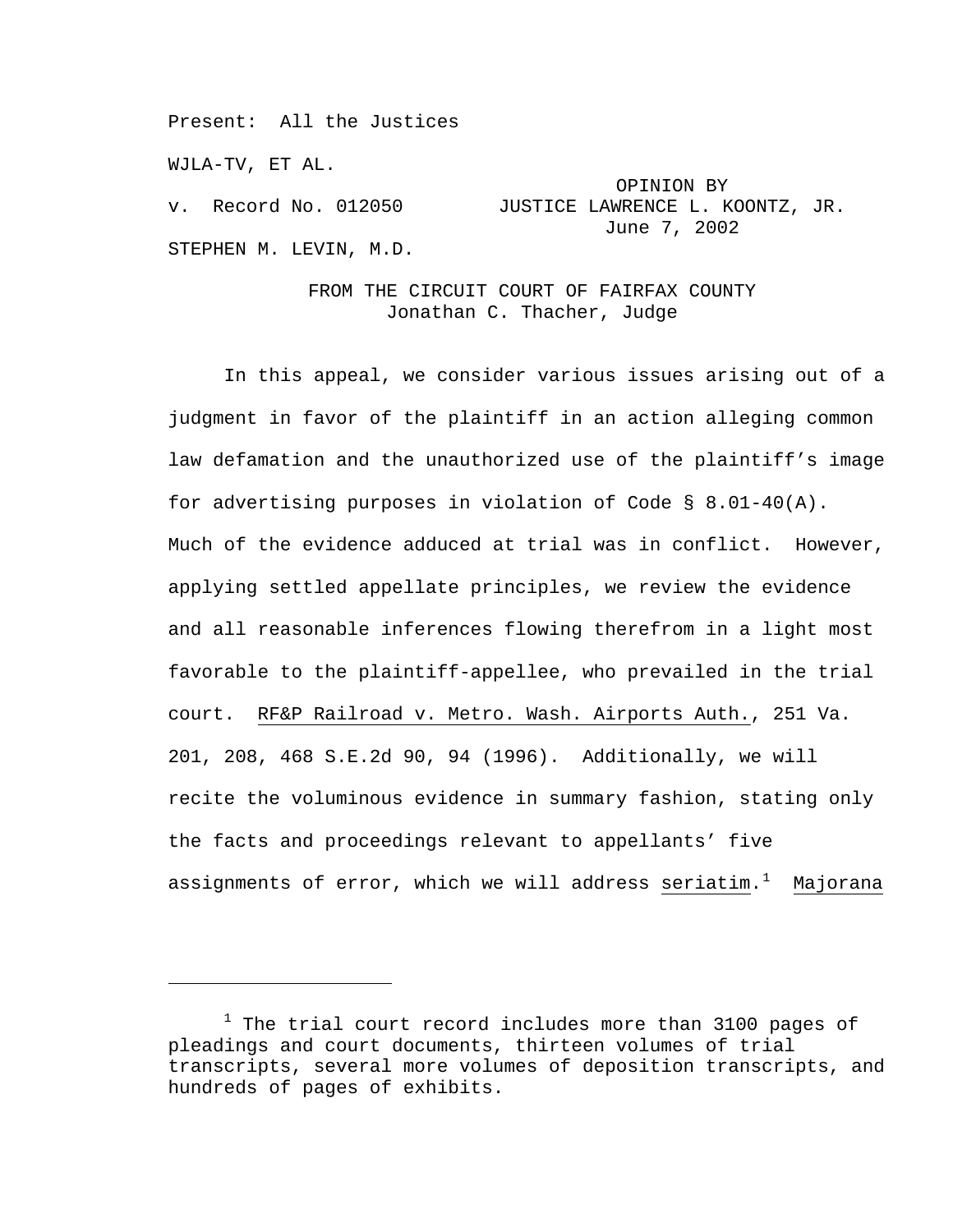v. Crown Central Petroleum Corp., 260 Va. 521, 523, 539 S.E.2d 426, 427 (2000).

#### **BACKGROUND**

In early 1997, Stephen M. Levin, M.D., an orthopedist whose professional office is located in Vienna, Virginia, was the subject of a hearing held by the Virginia Board of Medicine concerning complaints filed by a number of his female patients who asserted that certain treatment by him had been medically inappropriate. The specific medical condition involved was "piriformis syndrome," which may be defined generally as a condition in which the piriformis muscle in the buttock irritates the sciatic nerve causing pain in the buttock, lower back, and leg. Dr. Levin's treatment for piriformis syndrome involves intravaginal manipulation of the piriformis muscle.

The Board of Medicine dismissed those complaints. One of the complaining patients publicly criticized the Board's decision and brought her complaints to the attention of the media defendants in the present case. The media defendants' actions in investigating Dr. Levin's treatment for piriformis syndrome and in broadcasting reports concerning that investigation spawned the present litigation.

On May 28, 1999, Dr. Levin filed a motion for judgment in the Circuit Court of Fairfax County against WJLA-TV, Allbritton Communications Company, Allbritton Groups, Inc., Perpetual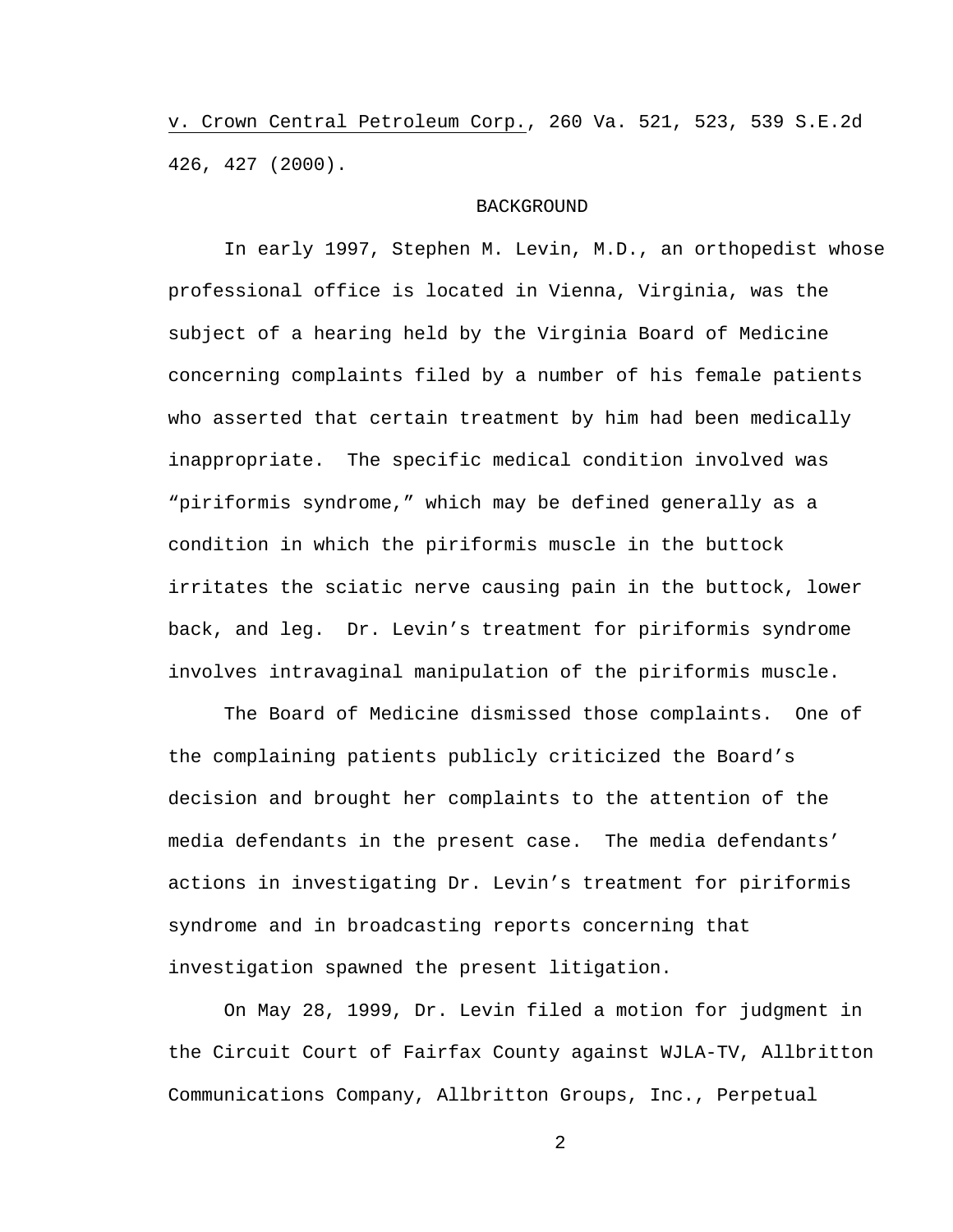Corporation, and against Candace Mays and Archie Kelly, two of WJLA-TV's newsroom employees, individually (collectively, WJLA). WJLA-TV broadcasts on Channel 7 in the Washington, D.C. metropolitan area, including Vienna, Virginia. Relevant to this appeal, Dr. Levin alleged in count one of his motion for judgment, and again in a second amended motion for judgment, that WJLA defamed Dr. Levin in a news story aired as part of WJLA-TV's 11:00 p.m. broadcast on November 18, 1997, and in advance advertisements and promotional announcements relating to that news story, by accusing him of sexually assaulting female patients and performing inappropriate medical procedures.

The broadcast of the news story, which identified Dr. Levin by name and used his image, recounted the allegations of several of Dr. Levin's female patients that they had been subjected to "inappropriate pelvic exams" during treatment by Dr. Levin for piriformis syndrome. The broadcast recounted that despite the testimony of other female patients with similar complaints about his treatment of them, the Board of Medicine had closed the case against Dr. Levin for insufficient evidence. The broadcast also recounted that one of Dr. Levin's patients had filed a \$1 million law suit against him as a result of his treatment of her. The broadcast included the videotaped statements of Dr. Loren M. Fishman, who was described as having "literally [written] the book on piriformis syndrome," and who was reported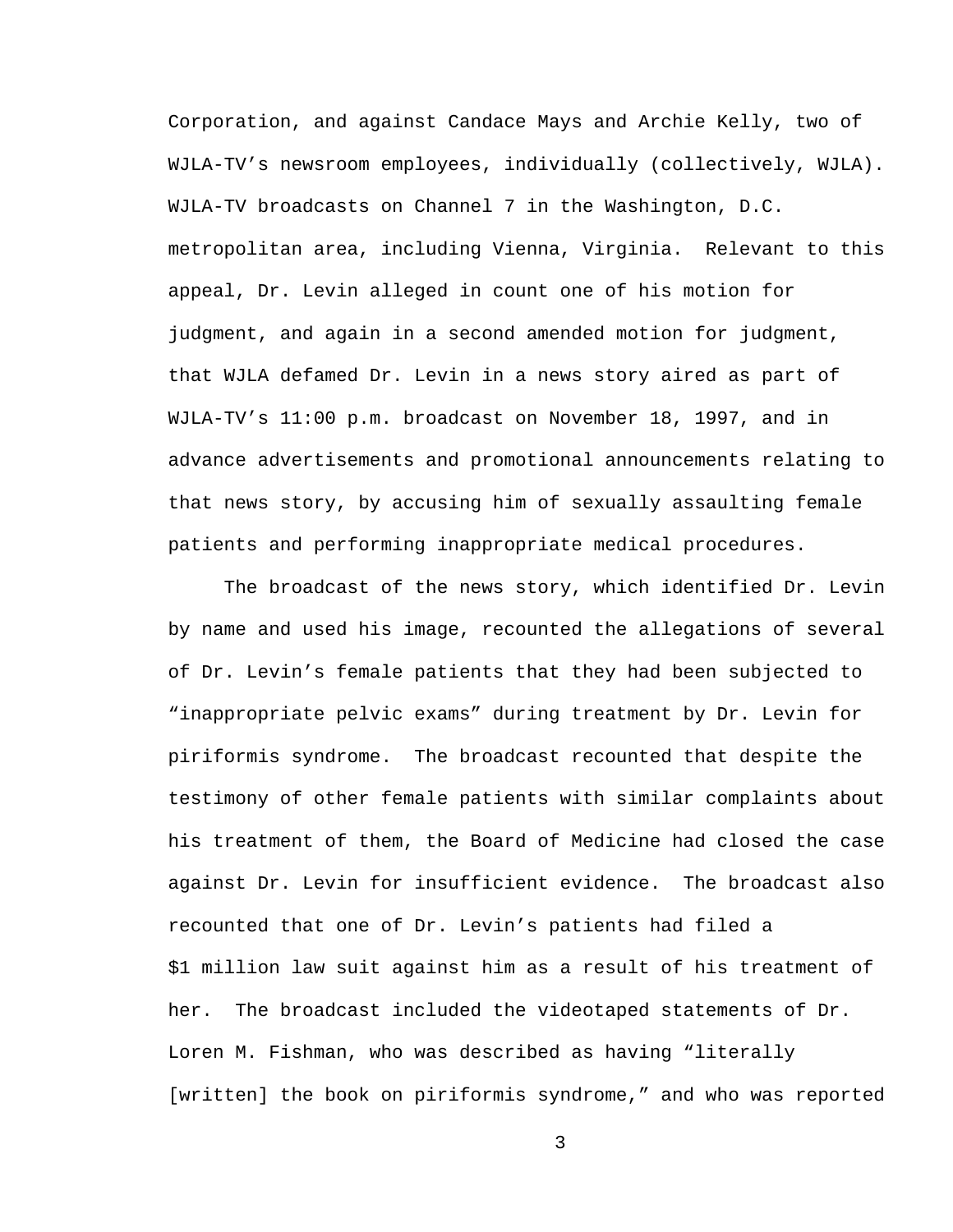to have said that he had never heard of "vaginal manipulation" as a treatment for this syndrome. Also included were assertions that leading experts from George Washington University Hospital and the Mayo Clinic in Rochester, Minnesota had said that they had never heard of treating piriformis syndrome by "vaginal manipulation." Finally, the broadcast concluded with a statement that Dr. Levin "has denied doing anything wrong," but that he "declined an on camera interview."

In promotional announcements preceding the broadcast, WJLA referred to its "undercover" investigation "expos[ing] the intimate violation of women at the hands of their doctor," which amounted to "sexual assault," and repeatedly referred to the unnamed subject of the news story as "the 'Dirty Doc' " and "the X-Rated Doctor." Two of the televised promotional announcements featured Dr. Levin's image, which Candace Mays had obtained without his permission by using a hidden videocamera while posing as a patient at his office.

Dr. Levin alleged that he had suffered unspecified "general and special damages" as a result of the defamatory statements. He further alleged that WJLA had been negligent in making the defamatory statements and that they had done so with actual malice, either knowing that the statements were false or in reckless disregard of the truth or falsity of the statements.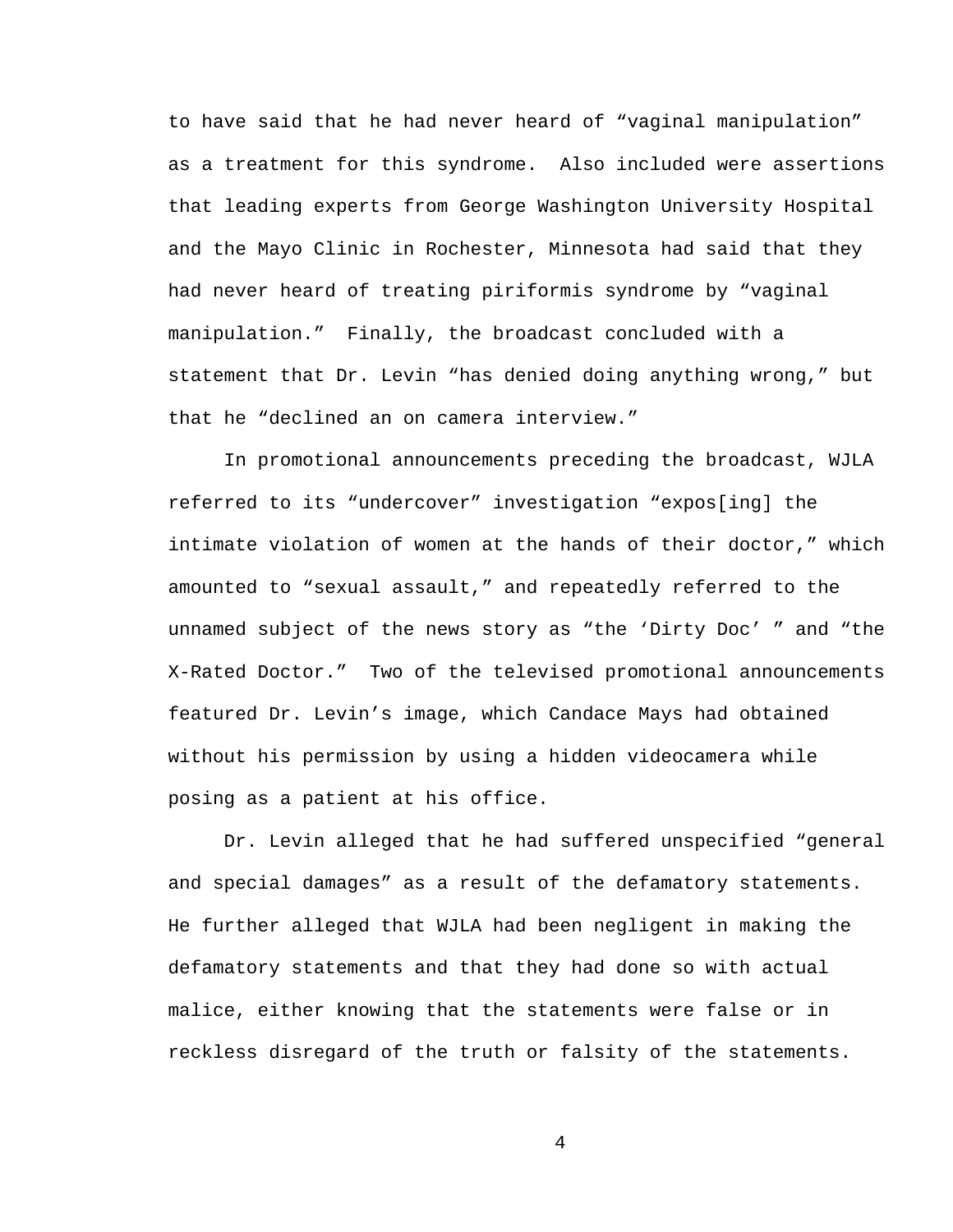In count five of the motion for judgment, Dr. Levin alleged that the use of his image without his consent in two of the televised promotional announcements constituted a misappropriation of his likeness for advertising or trade purposes in violation of Code § 8.01-40(A). Dr. Levin alleged that as a result of this misappropriation he had suffered humiliation, mental anguish, and damage to his status and reputation.

In a general ad damnum clause at the conclusion of the amended motion for judgment, Dr. Levin sought \$30 million in compensatory damages. He also sought \$350,000 in punitive damages.

WJLA filed an answer generally denying the allegations of Dr. Levin's amended motion for judgment. WJLA also raised various affirmative defenses, including assertions that the alleged defamatory statements were newsworthy and fair comment on a matter of public concern. Additionally, WJLA asserted that their use of Dr. Levin's image was not in violation of Code § 8.01-40 because it was used to promote a newsworthy story and not for advertising.

A jury trial was held in the trial court and extended over a period of three weeks. The respective positions of the parties that developed from the evidence during the trial, and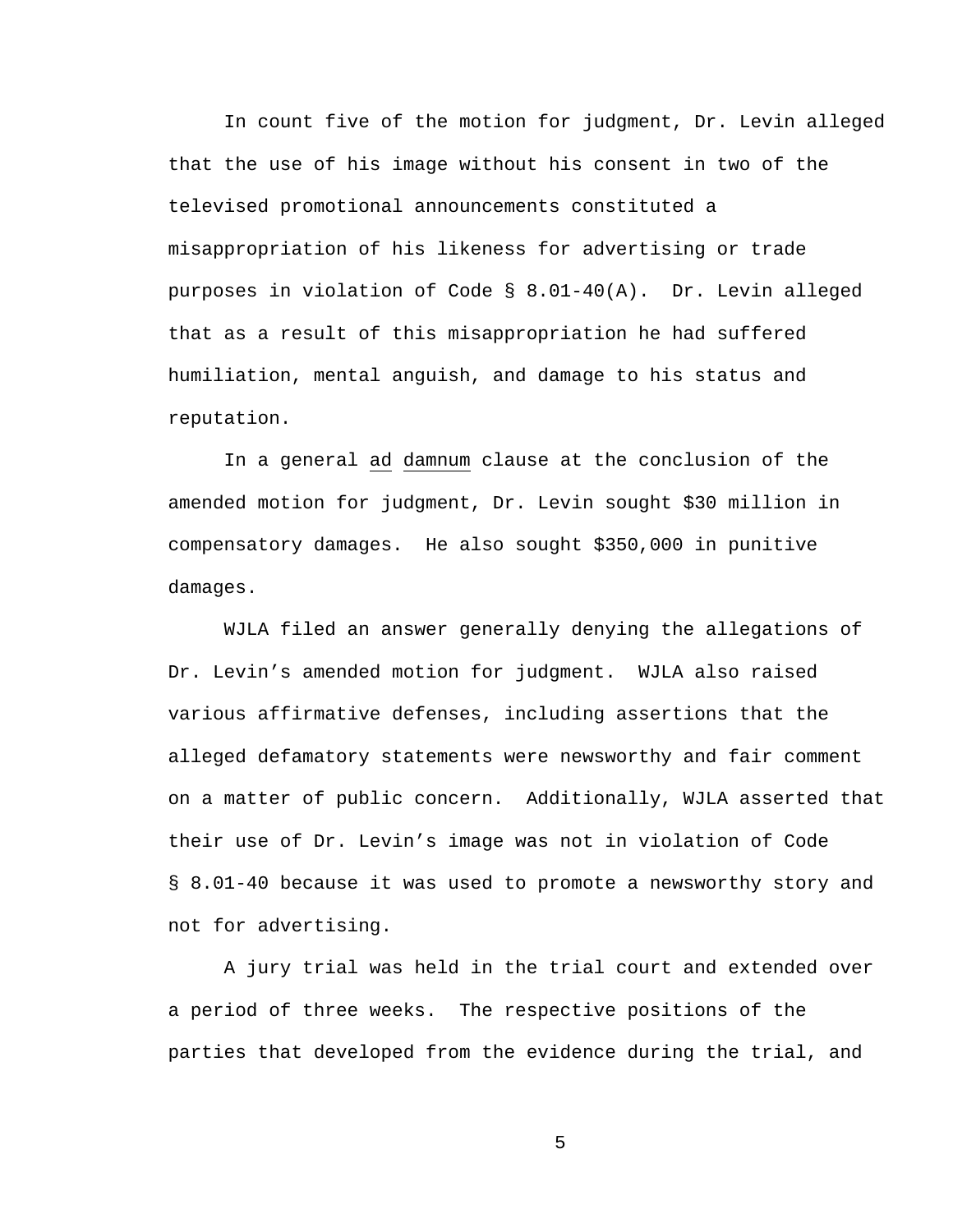which they have continued to maintain in this appeal, can be summarized fairly as follows.

Dr. Levin presented evidence that he had practiced orthopedic medicine for more than thirty years. He established that diagnosing piriformis syndrome through intravaginal manipulation of the piriformis muscle is a recognized medical procedure. He also established that he was regarded by some as an expert in the field of the diagnosis and treatment of piriformis syndrome, having diagnosed and treated thousands of patients for this condition, having written articles and given lectures on his treatment modality of this syndrome, and having received referrals from other doctors for his treatment of this syndrome. Dr. Levin also presented evidence that his treatment modality is widely accepted in the medical community.

Dr. Levin presented evidence that the complaints to the Board of Medicine were made by a small number of his patients who were included among those interviewed by WJLA for the news story. He contended that the Board of Medicine had conducted a thorough investigation and had dismissed their complaints, fully exonerating him of any wrongdoing.

Dr. Levin further established that approximately five months after the Board of Medicine had concluded its investigation, Candace Mays, a television news producer, was contacted by Jean Jessup, one of the patients whose complaint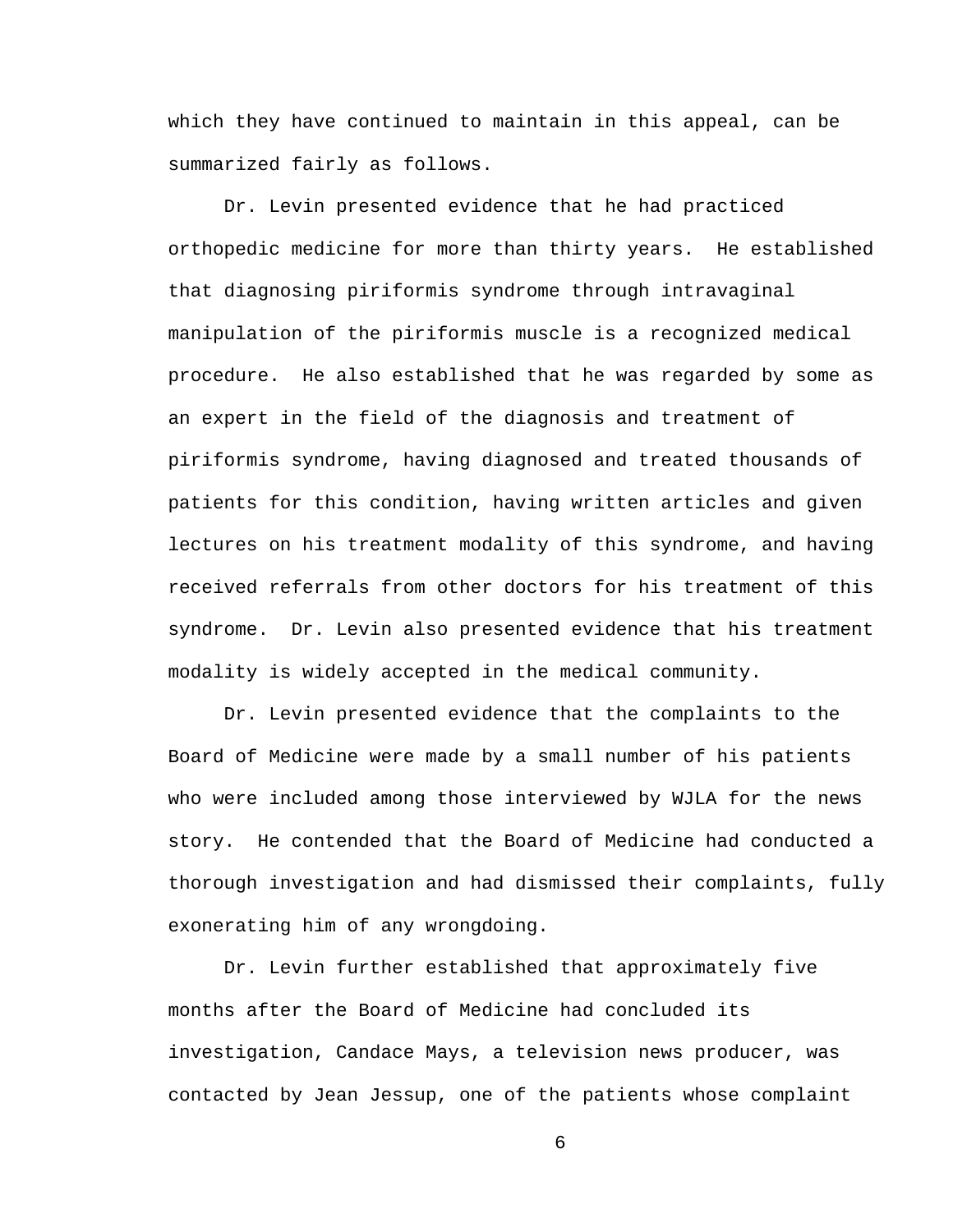had been reviewed by the Board of Medicine. Based on this contact, and despite having been informed by the Board of Medicine that Dr. Levin had been exonerated of any wrongdoing, Mays and Archie Kelly, a television news reporter, ultimately determined to make Dr. Levin the subject of an undercover investigation to be broadcast during the television ratings "sweeps" period in November 1997.

At the conclusion of Dr. Levin's case-in-chief, WJLA moved to strike his evidence regarding counts one and five of the motion for judgment and filed briefs in support of those motions. The trial court denied both motions. WJLA also filed a motion and supporting brief to bar any claim by Dr. Levin for damages to his incorporated medical practice. The arguments made on these motions form the basis for much of the argument of the issues raised in this appeal and, accordingly, we will address them in more detail within our subsequent discussion of the individual assignments of error.

WJLA presented, among other things, testimony from nine of Dr. Levin's patients and a medical expert. Each patient testified to her subjective belief that Dr. Levin's treatment had been abusive and humiliating. Some of the patients also testified that Dr. Levin had fondled their breasts on what they considered to be a pretext of performing exams for breast cancer.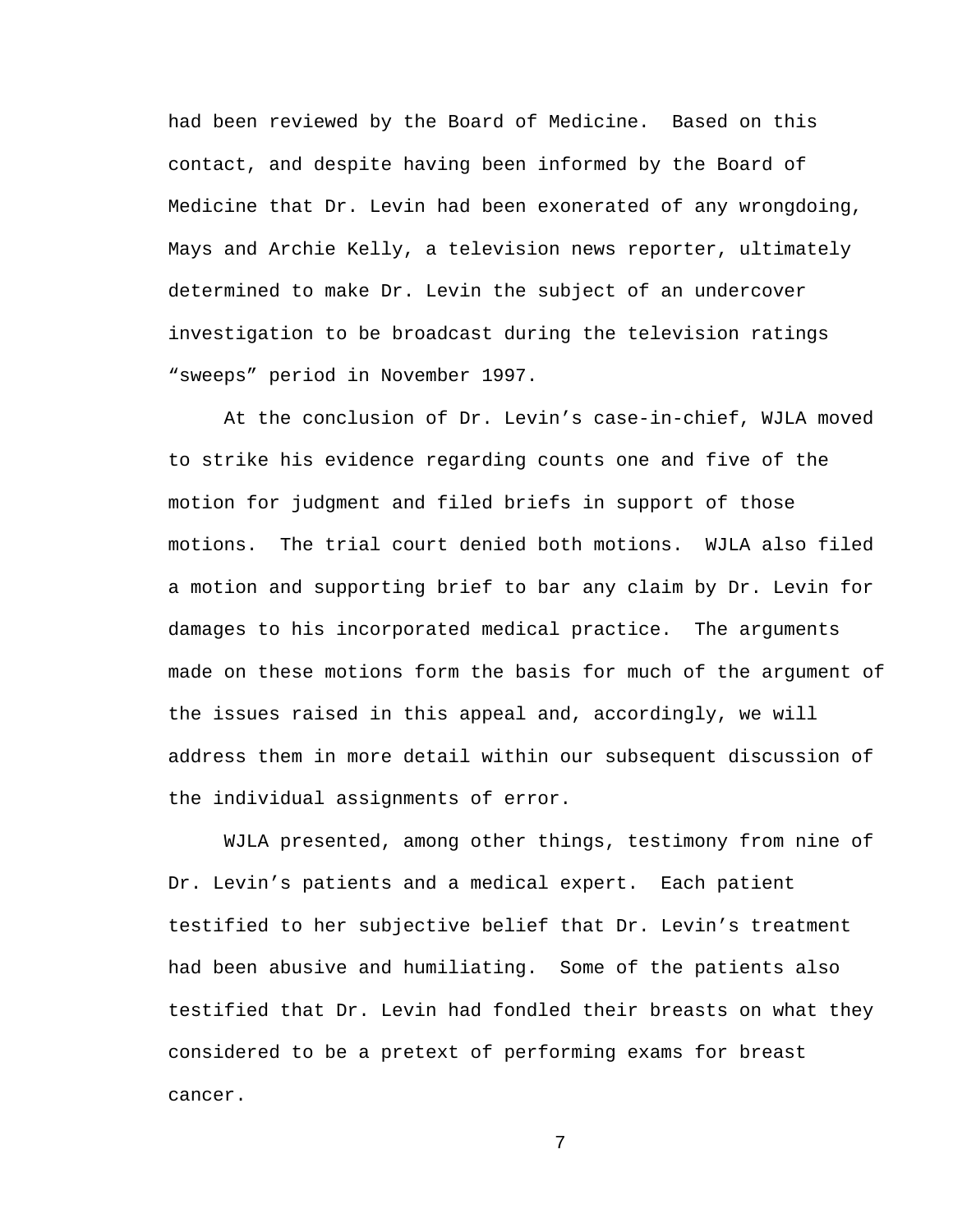Dr. William C. Lauermann, an orthopedic surgeon, testified on behalf of WJLA that piriformis syndrome is a controversial diagnosis. Dr. Lauermann further testified that in his opinion intravaginal manipulation of the piriformis muscle would not be a proper treatment modality for piriformis syndrome, which is generally treated with rest, physical therapy, and antiinflammatory drugs. Dr. Lauermann also testified that performing breast exams was "completely out of the realm of orthopedics."

The jury returned its verdict in favor of Dr. Levin on counts one and five of the motion for judgment, awarding him \$2 million damages for defamation and \$575,000 for the unauthorized use of his image. $^2$  $^2$  WJLA filed a post-verdict "motions to strike Count Five . . . and for a new trial on Count One and Count Five." In a final judgment order dated June 22, 2001, the trial court denied the post-verdict motions and entered judgment for Dr. Levin on the jury's verdict. In an order dated December 20, 2001, we awarded WJLA this appeal.

i

<span id="page-7-0"></span> $^2$  Prior to submitting the case to the jury, Dr. Levin withdrew his claim for punitive damages and no punitive damages were awarded to him.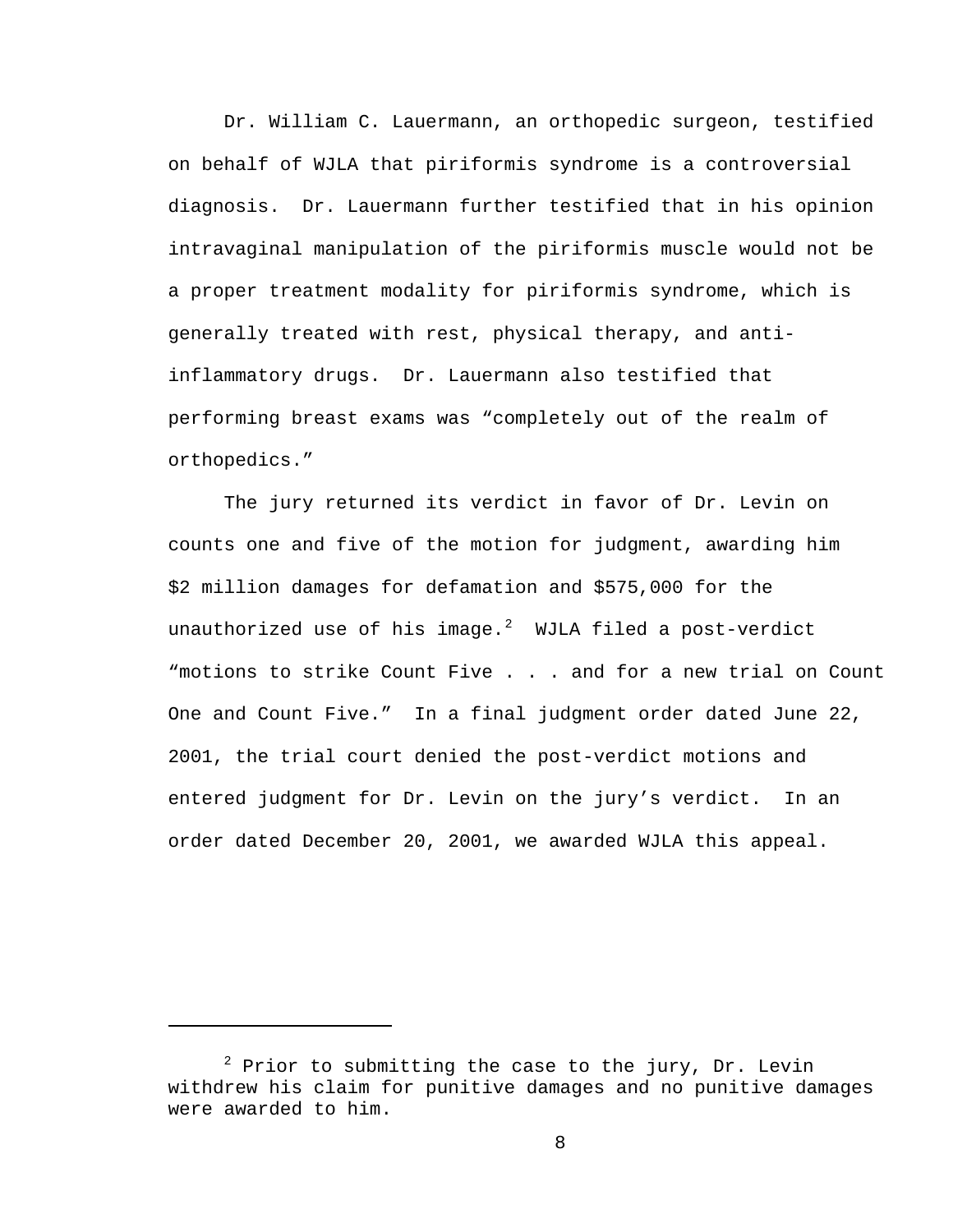#### DISCUSSION

#### Assignments of Error

WJLA assigns five errors to the judgment of the trial

court:

- 1. The Trial Court erred by declining to hold that each of the six separate publications at issue are not actionable as a matter of law.
- 2. The Trial Court erred by submitting to the jury a verdict form that permitted it to base its verdict on six separately allegedly defamatory publications collectively.
- 3. The Trial Court erred by failing to strike Count 5 or to set aside the verdict because the record does not support a cause of action for violation of Va. Code § 8.01-40(A).
- 4. The Trial Court erred by failing to set aside or reduce the jury's \$2,000,000 defamation award of undifferentiated actual and presumed damages.
- 5. The Trial Court erred by declining to instruct the jury that it could not award damages based on the decline in value of Dr. Levin's incorporated medical practice.

### Whether the Publications were Defamatory

In count one of his motion for judgment, Dr. Levin cited collectively the following statements made or published by WJLA as having defamed him:

An advertisement in the Washington, D.C. metropolitan area television supplement of the Washington Post that read:

Q: When does a physical examination become a sexual assault? A: When you go to the 'Dirty Doc'.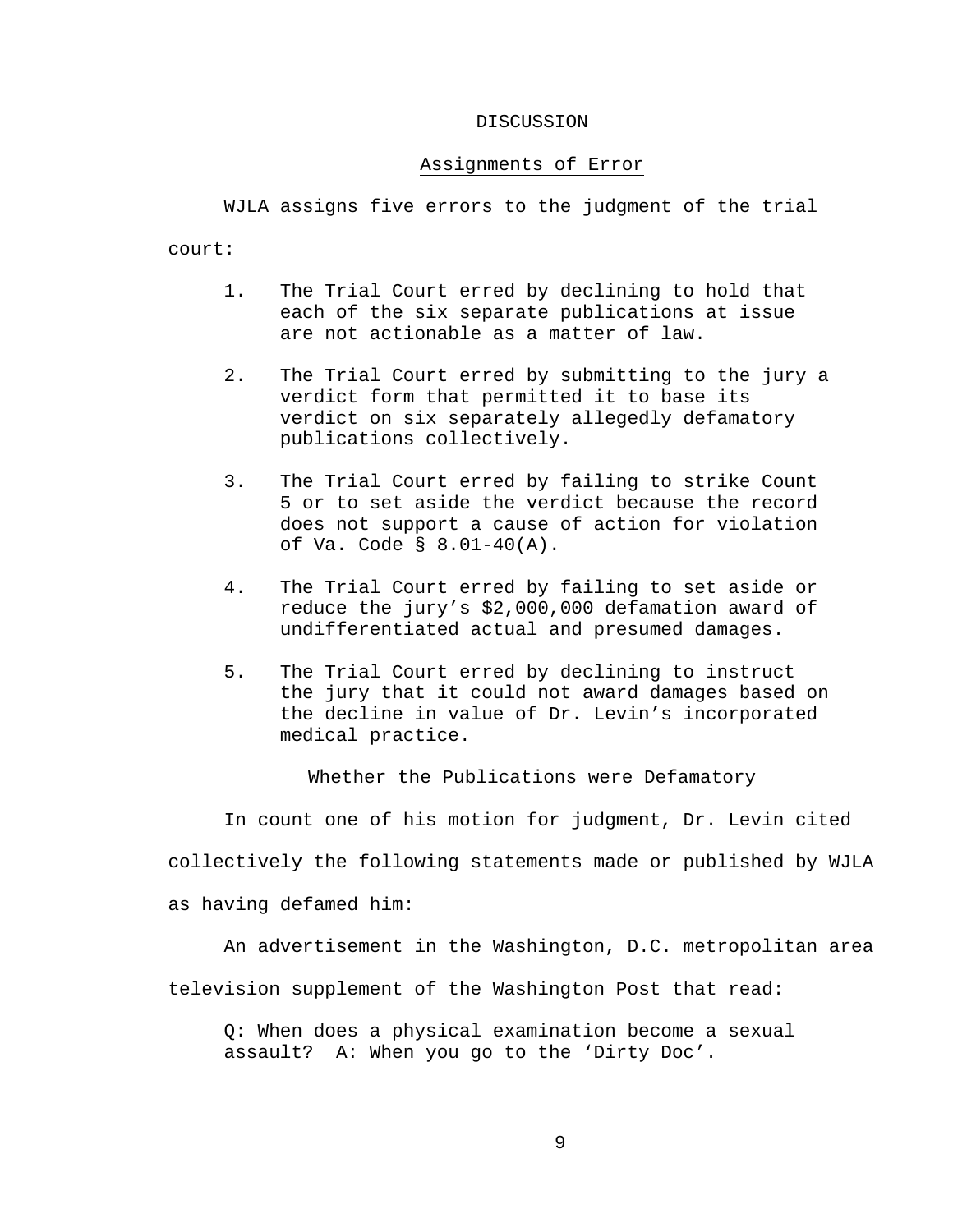FIND OUT WHAT THIS 'DOCTOR' HAS DONE AND YOU'LL BE APPALLED. FIND OUT HOW MANY WOMEN HE HAS DONE IT TO AND YOU'LL BE ASTONISHED. THE DETAILS ON THE 'DIRTY DOC' IN A NEWS 7 SPECIAL REPORT

TONIGHT 11:00

An advertisement played on various radio stations in the

Washington, D.C. metropolitan area that stated:

A story so outrageous it almost defies description. There is a local doctor here who has a very, very peculiar method for treating his patients. He calls it a cure. The women who have received his treatment call it sexual assault. What exactly does he do? When you find out, you'll be outraged. When you find out how many women he has done it to, you'll be amazed. Reminder: The X-rated doctor, tonight on News 7 at 11:00.

A promotional segment on WJLA featuring Dr. Levin's image

with an audio announcement that stated:

"When does a doctor's treatment become a sexual assault? The story Tuesday at eleven."

Another similar segment featuring Dr. Levin's image with an

audio announcement that stated:

"News 7 goes under cover to expose the intimate violation of women at the hands of their doctor. Don't miss this special report Tuesday on News 7 at eleven."

Dr. Levin also asserted that various statements made during the broadcast of the news story on November 18, 1997, were defamatory. Those statements included references to "vaginal manipulation," "highly unusual pelvic examinations," and "inappropriate pelvic exams." Dr. Levin asserted that these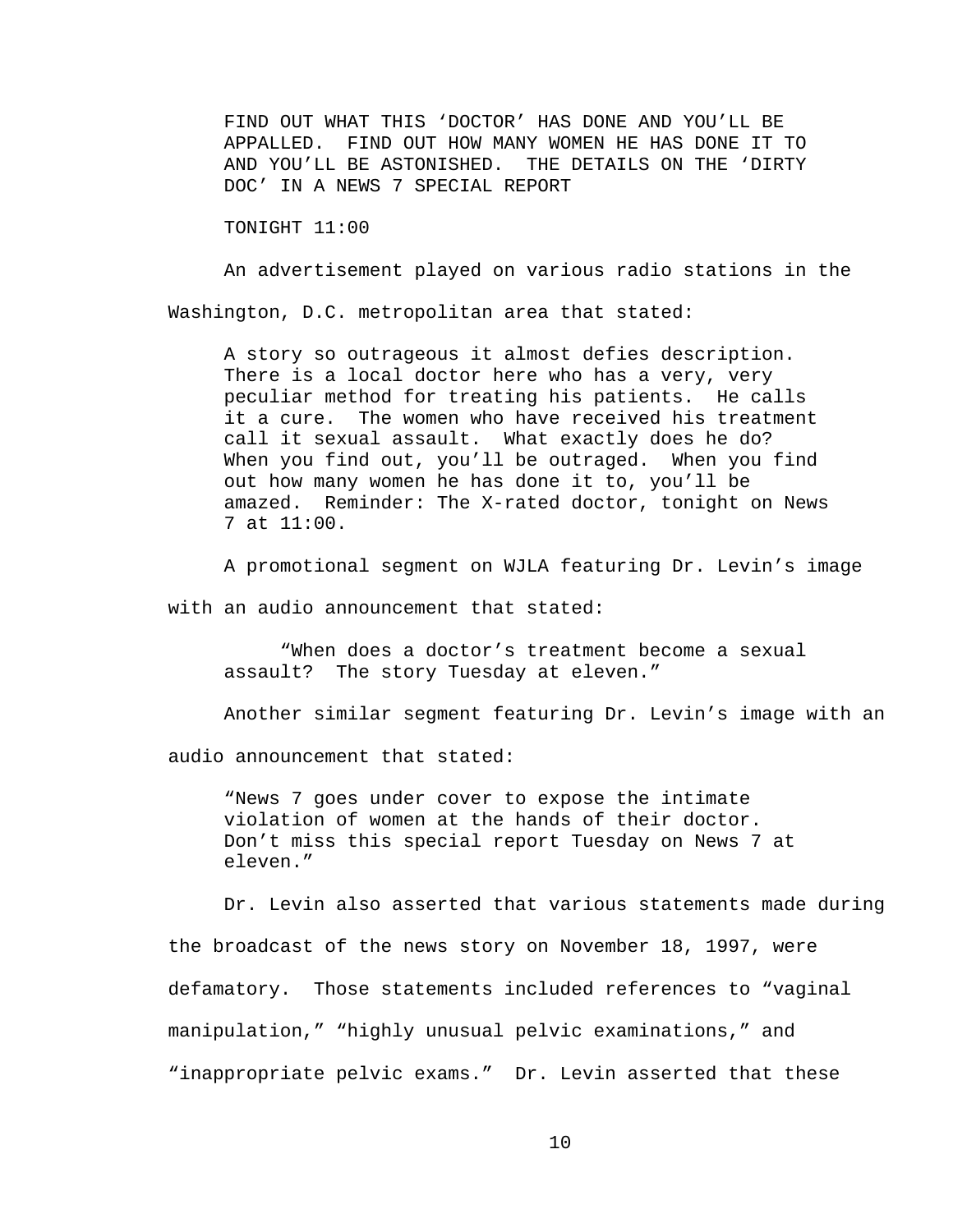terms were intended to convey that his treatment modality for piriformis syndrome was not a medically recognized procedure and were intended to convey that he had sexually assaulted his patients.

Dr. Levin also asserted that he was defamed by statements made to Dr. Fishman by Mays and Kelly that they were investigating an unnamed doctor who was "sexually approaching his female patients," "digitally stimulating [his patients] in the vagina and causing pain to them," and similar statements. It was subsequently established at trial that Dr. Levin contacted Dr. Fishman, after Dr. Fishman had spoken with Mays and Kelly, and provided him with details of his professional background and the procedure he performed on his patients with piriformis syndrome. After receiving this information, Dr. Fishman contacted WJLA and retracted statements that he had made during the taped interview that he considered the unnamed doctor's actions to be inappropriate. Nonetheless, WJLA cited Dr. Fishman in its news story as confirming that the procedure was not medically appropriate.

"Whether statements complained of in a defamation action fall within the type of speech which will support a state defamation action is a matter for the trial judge to determine as a matter of law" before the matter may be properly submitted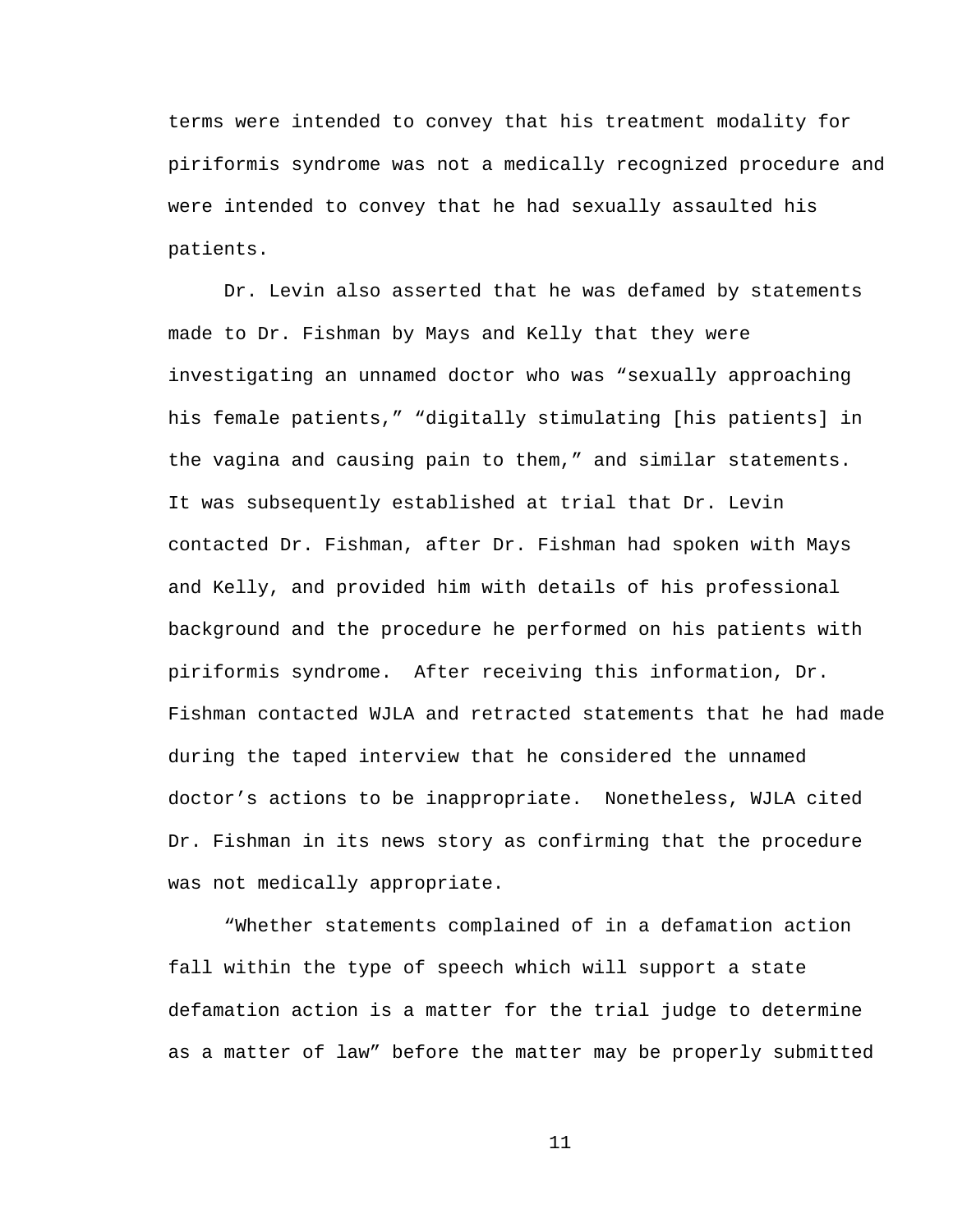to the jury. Yeagle v. Collegiate Times, 255 Va. 293, 296, 497 S.E.2d 136, 138 (1998).

[A defamation] plaintiff must show that the alleged [defamation] was published "of or concerning" him. He need not show that he was mentioned by name in the publication. Instead, the plaintiff satisfies the 'of or concerning' test if he shows that the publication was intended to refer to him and would be so understood by persons reading [or hearing] it who knew him . . . . But if the publication on its face does not show that it applies to the plaintiff, the publication is not actionable, unless the allegations and supporting contemporaneous facts connect the [defamatory] words to the plaintiff.

The Gazette, Inc. v. Harris, 229 Va. 1, 37, 325 S.E.2d 713, 738 (1985) (internal citations omitted).

WJLA asserts in its first assignment of error that none of the publications in question are actionable in defamation as a matter of law and, accordingly, that the trial court erred by failing to strike count one of Dr. Levin's motion for judgment at the conclusion of his case-in-chief. Our consideration of this issue, however, is limited by the procedural posture in which it necessarily comes to us in this particular case. At trial, without objection by WJLA, the trial court granted Dr. Levin's requested instruction 27 which told the jury that it could return a verdict for Dr. Levin if he proved by the greater weight of the evidence that WJLA made "any one" of the statements in question. Accordingly, WJLA has waived the issue whether all the publications are actionable and has limited our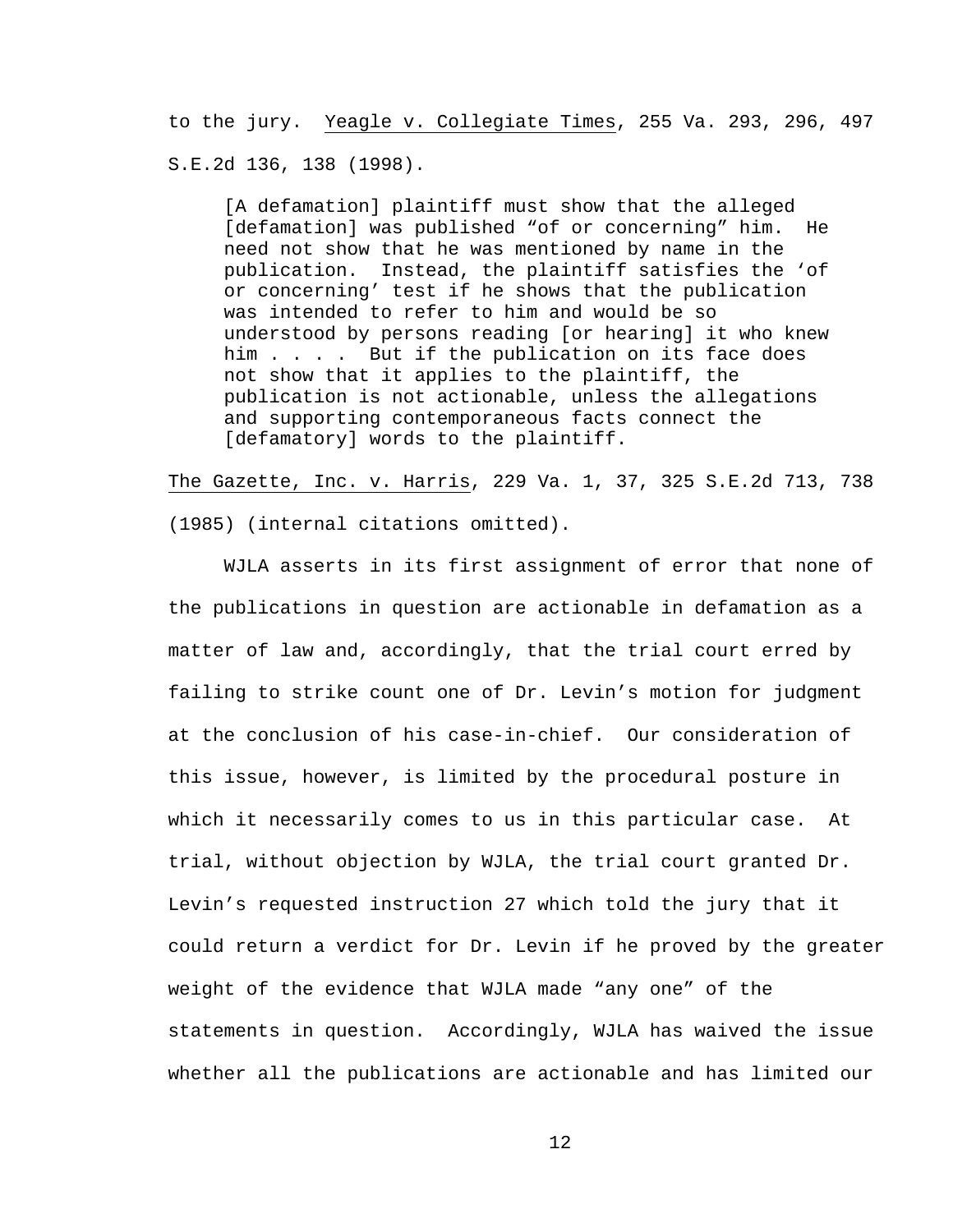independent review of the record regarding this assignment of error to whether any one publication was actionable as a matter of law.

As we have noted above, in the trial court the various alleged defamatory publications were collectively asserted and presented as one count of defamation. While it is true, as WJLA points out, that each publication of a defamatory statement is a separate tort and, indeed, generally subsequent republications of such a statement are separate torts, Weaver v. Beneficial Finance Co., 199 Va. 196, 199, 98 S.E.2d 687, 690 (1957), a plaintiff is not required to bring a defamation action in that fashion. Of course, a plaintiff is not entitled to recover damages for publications that are not actionable as a matter of law or that are not proven to be "of or concerning" him. However, we are of opinion that statements or publications by the same defendant regarding one specific subject or event and made over a relatively short period of time, some of which clearly identify the plaintiff and others which do not, may be considered together for the purpose of establishing that the plaintiff was the person "of or concerning" whom the alleged defamatory statements were made. This is so even where the publication identifying the plaintiff is made subsequent to those that do not identify him. See M.C. Dransfield, Annotation, What evidence is admissible to identify plaintiff as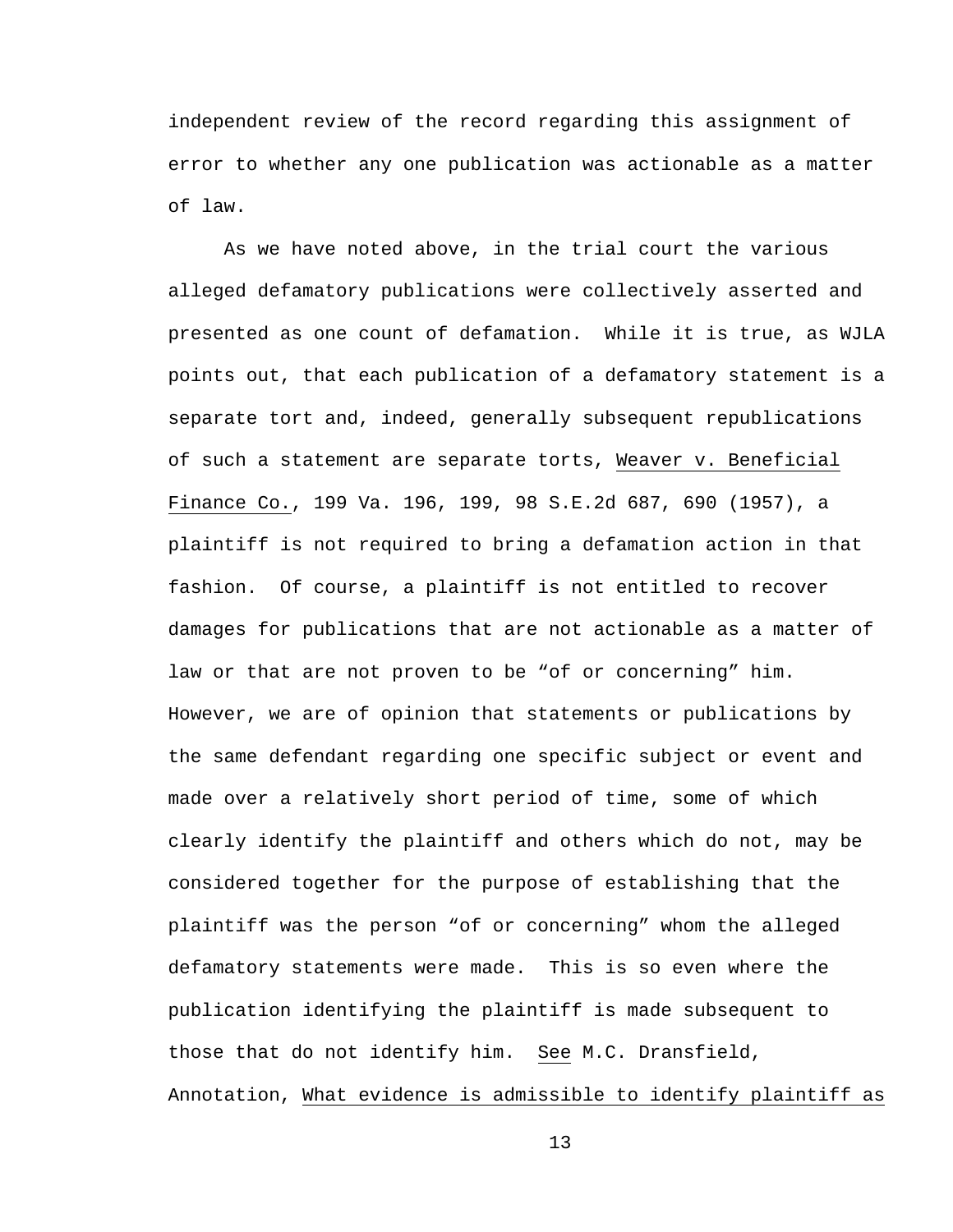person defamed, 95 A.L.R.2d 227 § 4 (1964); see also Gelencser v. Orange County Publications, 498 N.Y.S.2d 13, 14 (N.Y. App. Div. 1986) (no error to permit plaintiff to include allegations that references from which he could be identified that appeared in subsequent news story concerning allegations of child abuse provided the context whereby he could be identified as the subject of two prior articles which used fictitious names).

This principle is manifestly applicable to the undisputed facts of the present case. The thrust of Dr. Levin's claim of defamation was that WJLA's publications collectively accused him of sexually assaulting some of his female patients under the guise of treating them for piriformis syndrome. It is undisputed that all of WJLA's publications concerned Dr. Levin's treatment modality and were made within a relatively short period of time. WJLA concedes that its televised promotional publications, which included Dr. Levin's images, were "of or concerning" Dr. Levin. That being the case, it cannot be said that the other publications, including the statements to Dr. Fishman, considered collectively were not as a matter of law "of or concerning" Dr. Levin.

In The Gazette, we held, as a matter of state law, that

[I]n an action brought by a private individual to recover actual, compensatory damages for a defamatory publication, the plaintiff may recover upon proof by a preponderance of the evidence that the publication was false, and that the defendant either knew it to be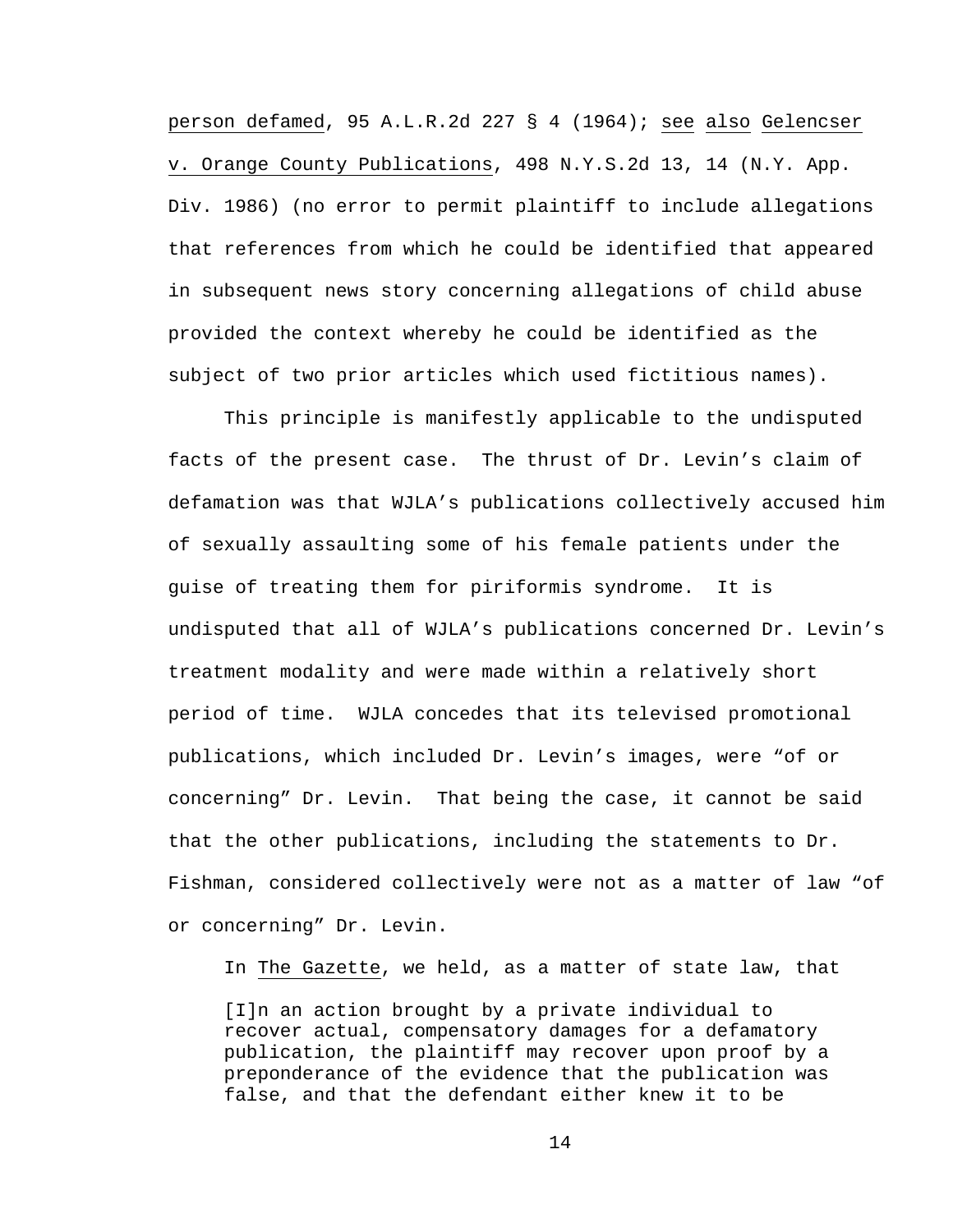false, or believing it to be true, lacked reasonable grounds for such belief, or acted negligently in failing to ascertain the facts on which the publication was based . . . . In addition, . . . such liability may be based upon negligence, whether or not the publication in question relates to a matter of public or general concern.

229 Va. at 15, 325 S.E.2d at 724-25.

i

We went on to say that "this negligence standard is expressly limited, however, to circumstances where the defamatory statement makes substantial danger to reputation apparent." Id., 325 S.E.2d at 725. Whether a defamatory statement "makes substantial danger to reputation apparent" is a question of law to be resolved by the trial court. Id.

As to each of the alleged defamatory publications, it is self-evident that when these statements are understood to apply to Dr. Levin, it is manifestly apparent that they posed a substantial danger to his reputation as a physician. Moreover, in its brief in support of the motion to strike count one of the motion for judgment at the conclusion of Dr. Levin's case-inchief, WJLA conceded that "[l]ooked at most favorably to [Dr. Levin]  $\ldots$  there may be negligence."<sup>[3](#page-14-0)</sup> For these reasons, the

<span id="page-14-0"></span><sup>&</sup>lt;sup>3</sup> During the trial, WJLA at times contended that Dr. Levin was a public figure and, thus, could prevail only upon a showing of actual malice. WJLA has not expressly raised this contention on appeal. Moreover, it is apparent on the record that Dr. Levin "did not occupy a position of 'such persuasive power and influence' [in society] that he could be deemed a public figure" for all purposes, Fleming v. Moore, 221 Va. 884, 891-92, 275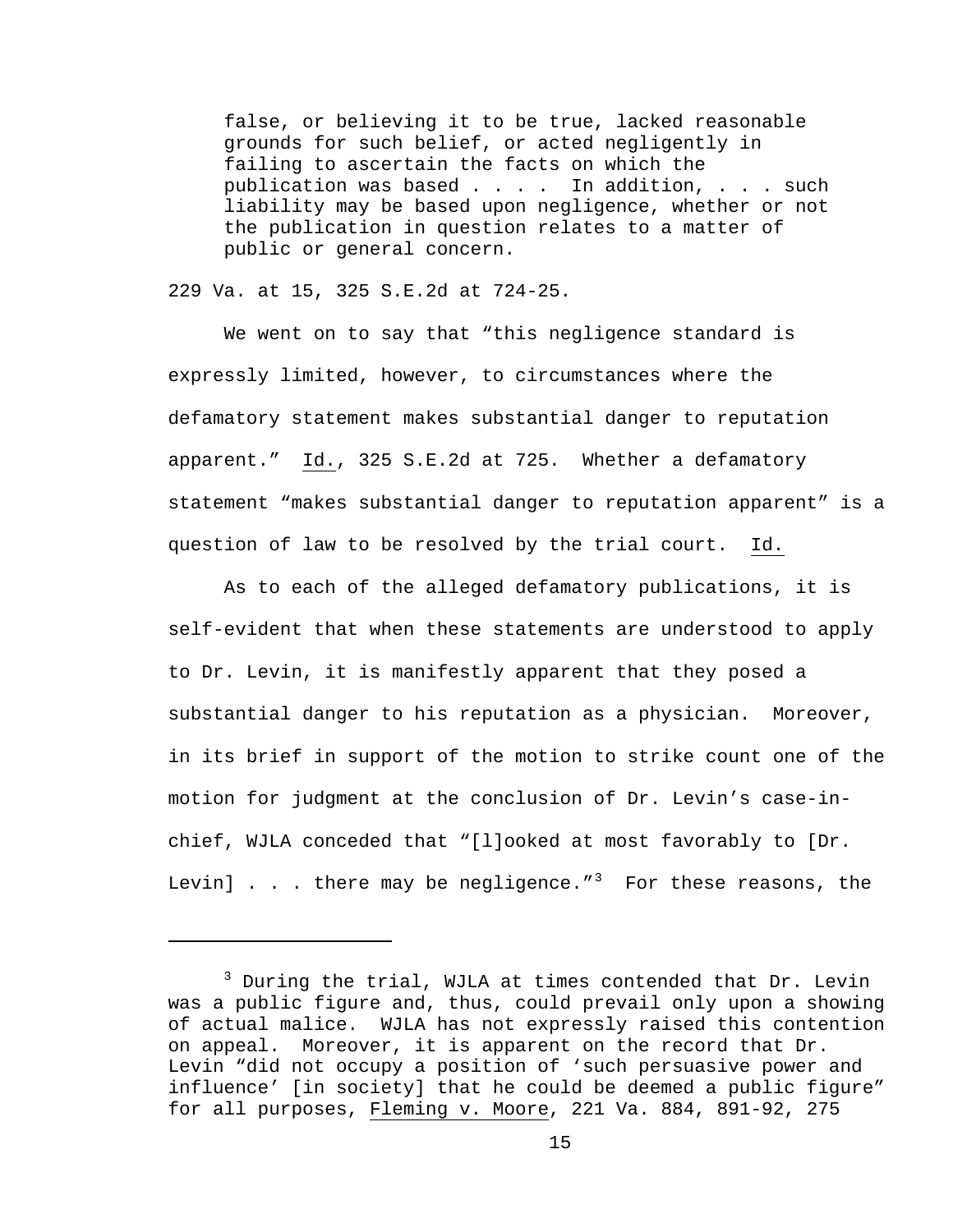trial court did not err in concluding that there was sufficient evidence to submit to the jury the issue whether WJLA was negligent in making any of the six publications and, if so, for a determination of the actual damages Dr. Levin suffered as a result.

WJLA asserts, however, that because Dr. Levin sought presumed as well as actual damages, the trial court was required to make the further determination whether there was evidence of actual malice before submitting the case to the jury. See Gertz v. Robert Welch, Inc., 418 U.S. 323, 349 (1974); Shenandoah Publishing House v. Gunter, 245 Va. 320, 324, 427 S.E.2d 370, 372 (1993). WJLA contends that there was insufficient evidence of actual malice and, thus, the trial court erred in submitting each of the six instances of publication to the jury with instructions that presumed damages could be awarded.

In the context of a claim of defamation, "actual malice," often called New York Times malice in reference to the United Stated Supreme Court's decision in New York Times v. Sullivan, 376 U.S. 254 (1964), requires that "the plaintiff show[] that

i

S.E.2d 632, 637 (1981), nor would the fact that he was a subject of complaints to the Board of Medicine place him so significantly in the public eye as to make him a "public figure" except for the limited purpose of reporting on the specifics of the Board's public proceedings. Accordingly, in this case Dr. Levin is to be considered a private individual for purposes of his claims against WJLA.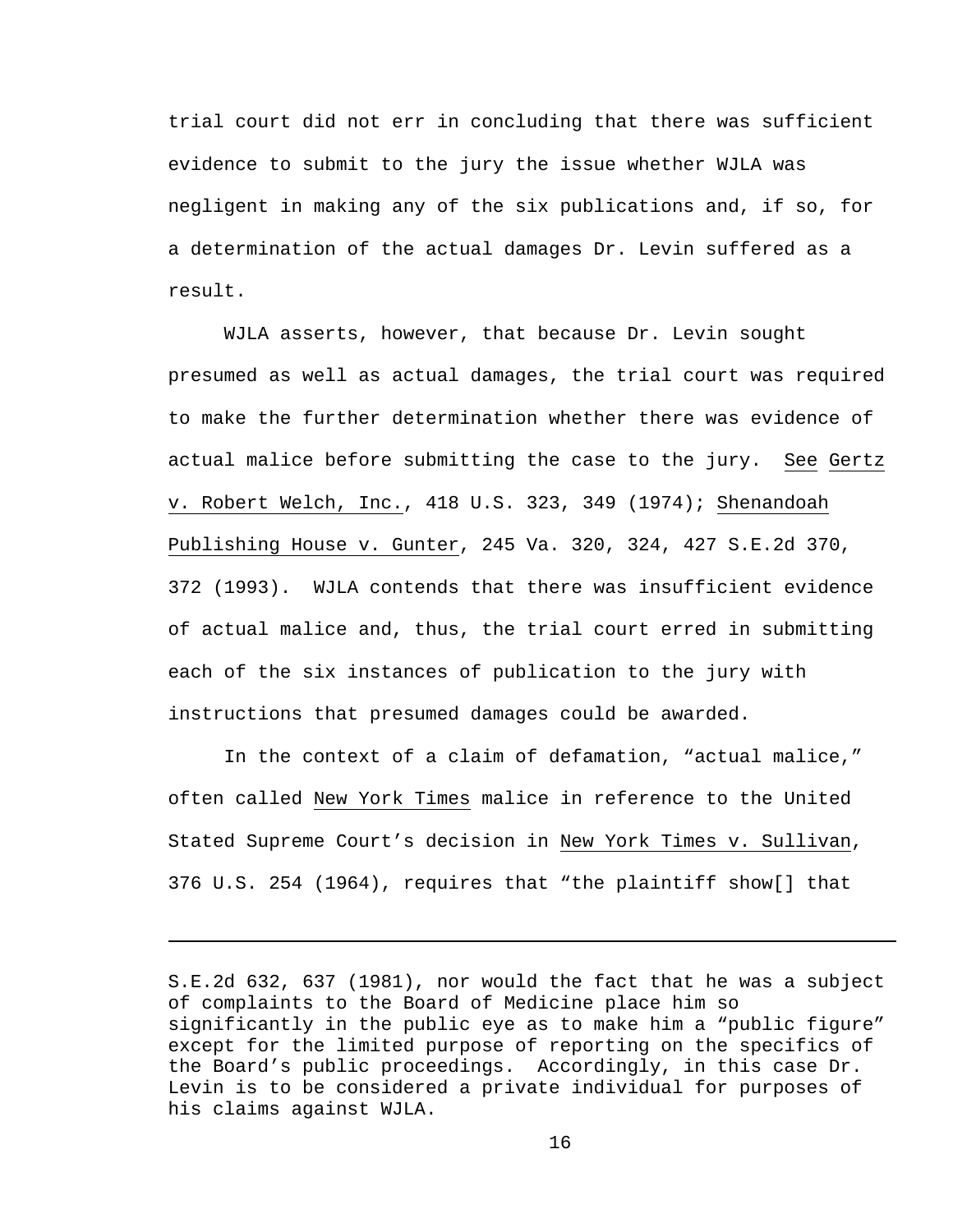the defendant knew the publication to be false or evidenced reckless disregard for the truth." Great Coastal Express, Inc. v. Ellington, 230 Va. 142, 149, 334 S.E.2d 846, 851 (1985). We agree with WJLA that where a private individual alleges defamation by a news-media defendant involving a matter of public concern, presumed damages cannot be awarded in the absence of actual malice. Id.

In instructing the jury, the trial court directed that the jury should answer the following special interrogatory after reaching its verdict on the claim for defamation:

 If you found for Dr. Levin on the Defamation count against [WJLA], do you further find by clear and convincing evidence that [WJLA] knew the defamatory statements were false or made them so recklessly as to amount to a willful disregard for the truth, that is with a high degree of awareness that the statements probably were false?

The jury responded in the affirmative. Thus, although we conduct an "independent examination of the whole record" to determine whether the evidence was sufficient to support a finding of actual malice, The Gazette, 229 Va. at 19, 325 S.E.2d at 727, we view the record in a light favorable to Dr. Levin, including the jury's finding as demonstrated by its response to the special interrogatory, and we will affirm the trial court's decision to submit that issue to the jury, unless it is plainly wrong or without support in the record. See id.; Code § 8.01- 680.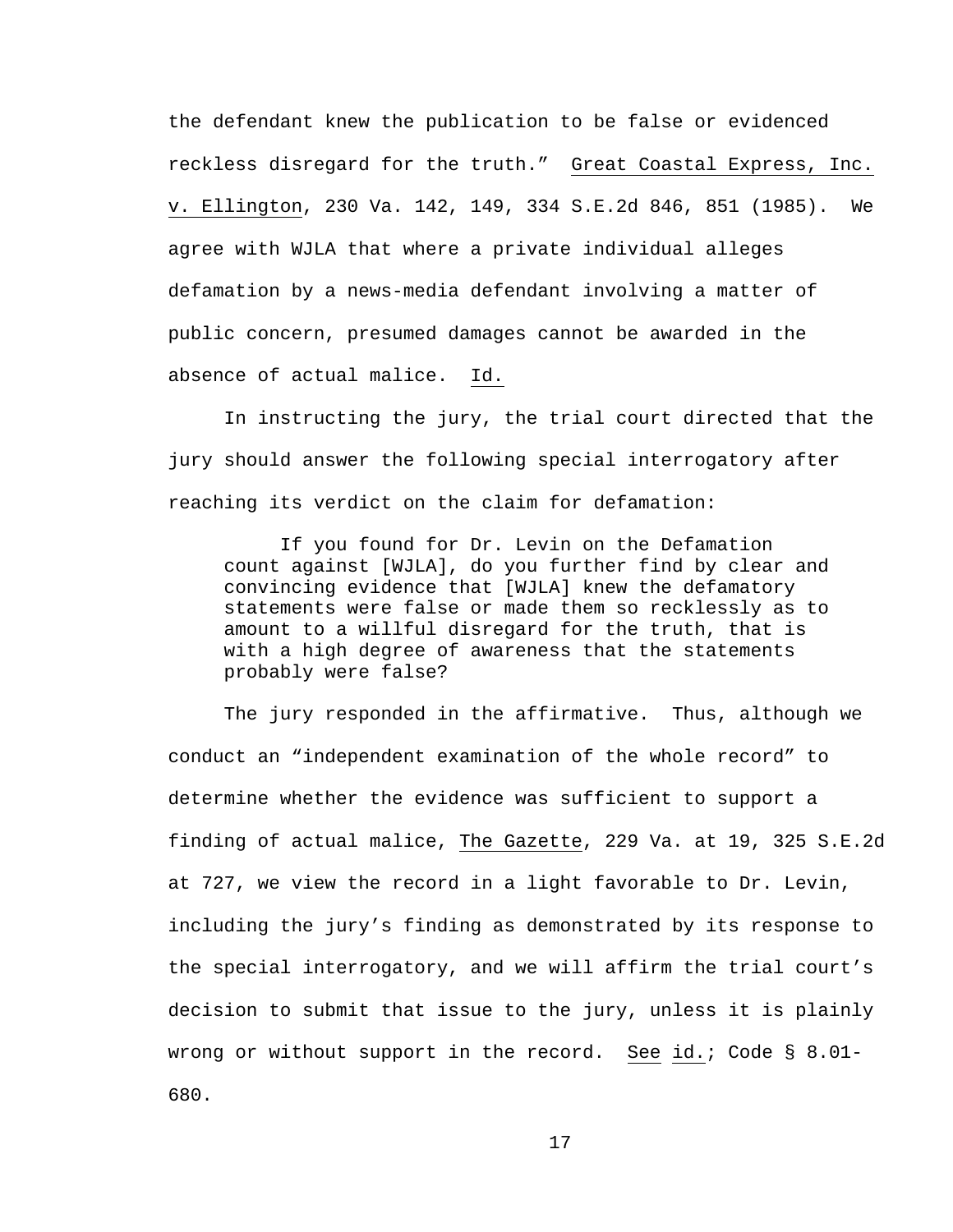We need not recount all the evidence that would support the trial court's decision to submit the question of actual malice to the jury and the jury's affirmative finding. Rather, we simply note that the jury could have based its finding of actual malice, for example, on WJLA's use of Dr. Fishman's statement that Dr. Levin's treatment modality for piriformis syndrome was improper despite its knowledge that Dr. Fishman had retracted that statement. The jury could also have found that in its promotional publications WJLA, directly or by implication, accused Dr. Levin of committing criminal sexual assaults while knowing that no criminal charges had been brought against him and having reason to know, based on the results of the Board of Medicine's investigation, that such charges probably could not be sustained.

In short, the question whether WJLA acted with actual malice was sufficiently at issue to warrant having the jury decide the matter. The jury having found by special interrogatory that WJLA acted with actual malice, Dr. Levin was entitled to receive presumed as well as actual damages. Accordingly, we hold that the trial court did not err in submitting the issues of actual malice and presumed damages to the jury.

Finally, WJLA asserts that the November 18, 1997 news story was not defamatory as a matter of law because the statements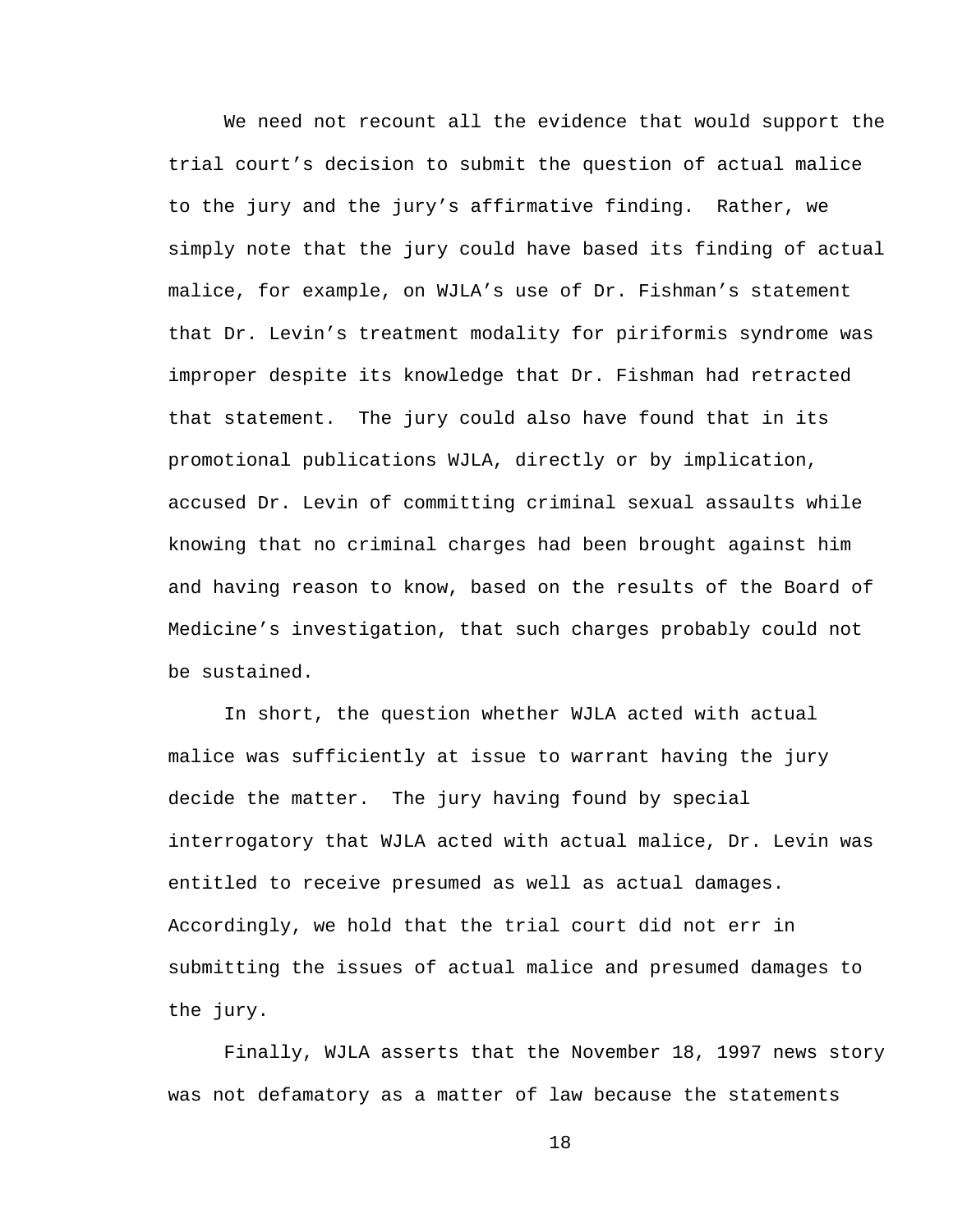made therein were either not proven to be false or were statements of opinion not actionable as defamation. WJLA contends that when the broadcast is viewed as a whole, it "does not accuse Levin of anything; rather, it raises legitimate questions about his conduct arising from charges made against him by his former patients." We disagree.

Speech that does not contain a provably false factual connotation is sometimes referred to as "pure expressions of opinion," and cannot normally form the basis of an action for defamation. See, e.g., Williams v. Garraghty, 249 Va. 224, 233, 455 S.E.2d 209, 215 (1995); Chaves v. Johnson, 230 Va. 112, 119, 335 S.E.2d 97, 101 (1985). However, the United States Supreme Court has specifically declined to hold that statements of opinion are categorically excluded as the basis for a common law defamation cause of action. Milkovich v. Lorain Journal Co., 497 U.S. 1, 18-21 (1990). Moreover, factual statements made to support or justify an opinion can form the basis of an action for defamation. Williams, 249 Va. at 233, 455 S.E.2d at 215; see also Swengler v. ITT Corp., 993 F.2d 1063, 1071 (4th Cir. 1993). Whether an alleged defamatory statement is one of fact or of opinion is a question of law to be resolved by the trial court. Chaves, 230 Va. at 119, 335 S.E.2d at 102.

As we have already noted in discussing whether the evidence was sufficient to support the jury's finding of actual malice,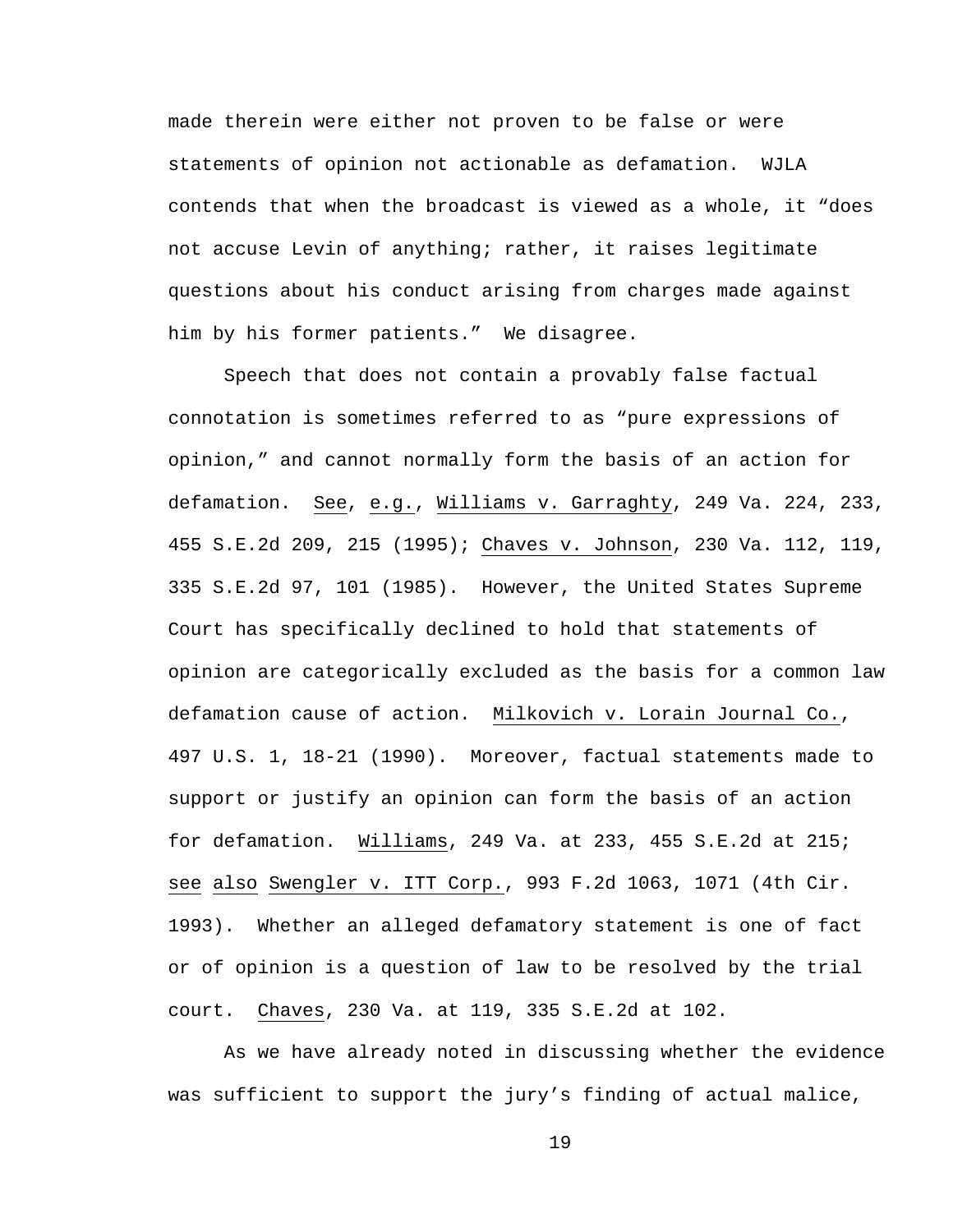statements made during the broadcast accused Dr. Levin of having committed criminal sexual assault. Moreover, WJLA did not object to Dr. Levin's jury instruction 34 providing, inter alia, that the statements attributed to WJLA were "understood to mean that Dr. Levin has committed the crime of sexually assaulting his patients and that Dr. Levin had intimately violated his patients." The news story also stated that Dr. Levin's treatment modality for piriformis syndrome was not medically appropriate, and WJLA used statements by Dr. Fishman to support that assertion while knowing that Dr. Fishman had retracted those statements.

In this context, the statements made by Dr. Levin's former patients were arguably expressions of their own subjective opinions about the treatment they had received. However, WJLA reported the allegations contained in these statements as fact. Indeed, it did so after having told its viewers to watch this broadcast to find out what the "Dirty Doc" had done to his patients and that his treatments were sexual assaults on his patients. WJLA simply ignored or minimized competent data and opinions that contradicted the image of Dr. Levin that it conveyed to its viewing audience. Therefore, this particular news story contained factual statements, which were verifiably false and can form the basis of a defamation action. Thus, we hold that the trial court did not err in rejecting WJLA's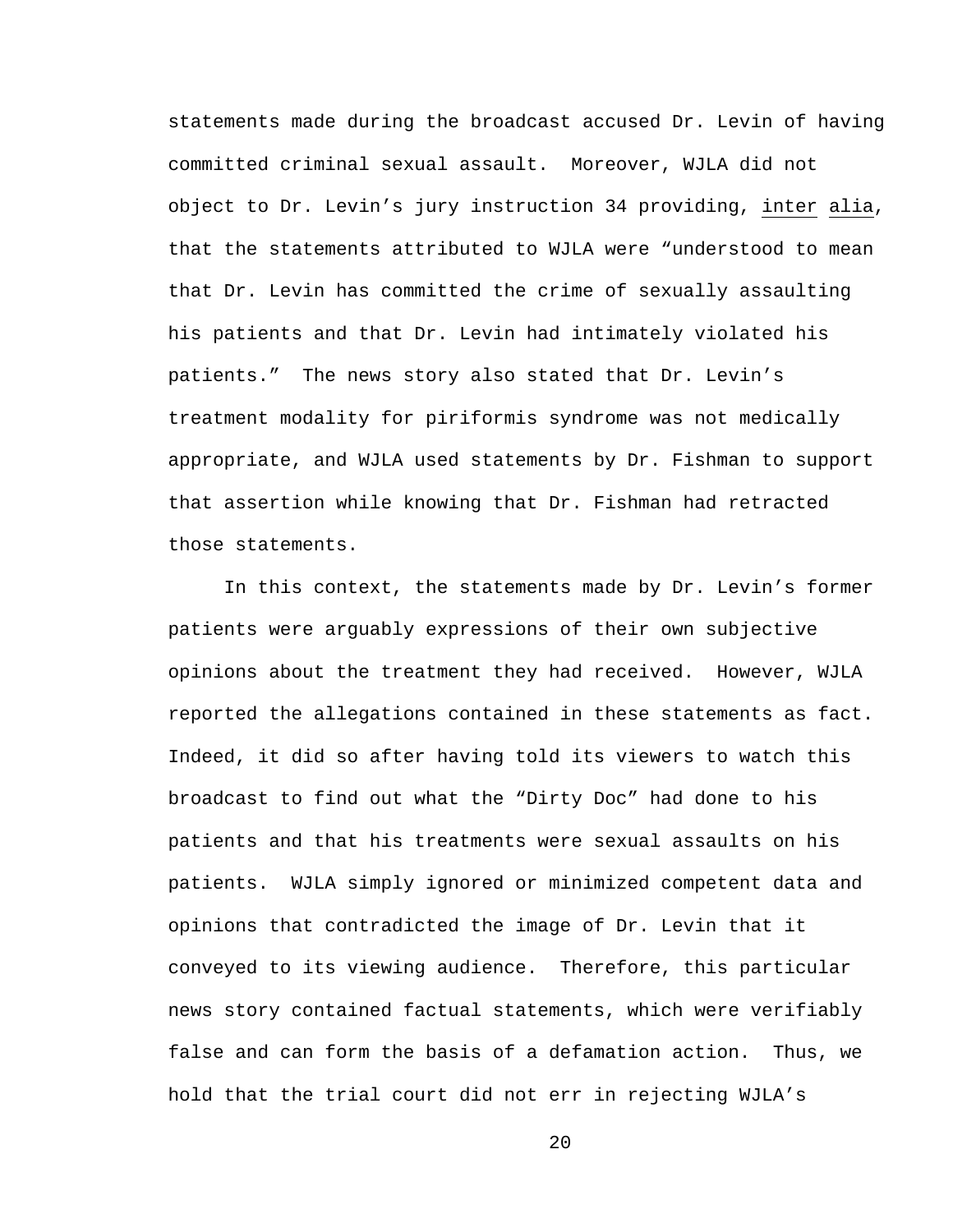argument that the statements made in the news story were constitutionally protected opinion.

For these reasons, we hold that the trial court did not err in failing to strike the evidence on count one of the motion for judgment.

## The Verdict Form

Over WJLA's objection, the case was submitted to the jury with a verdict form that did not require the jury to make a specific finding that each of the six publications was defamatory. Rather, the verdict form permitted the jury to make a single general finding for Dr. Levin "on the Defamation count against [WJLA] and assess compensatory damages in the amount of \$ \_\_\_\_\_\_\_." WJLA contends that this was error because the jury could have awarded damages for publications that it did not find to be defamatory.

Under different circumstances, we well might agree with WJLA's position on this issue. This case, however, does not involve separate and distinct defamation claims based on separate and distinct publications or statements. As we have explained above, the case was filed and tried on one count of defamation based collectively on publications and statements by the same defendant, its agents, and its employees and all regarding Dr. Levin's treatment modality of piriformis syndrome. Additionally, WJLA agreed to instructions 26 and 27 which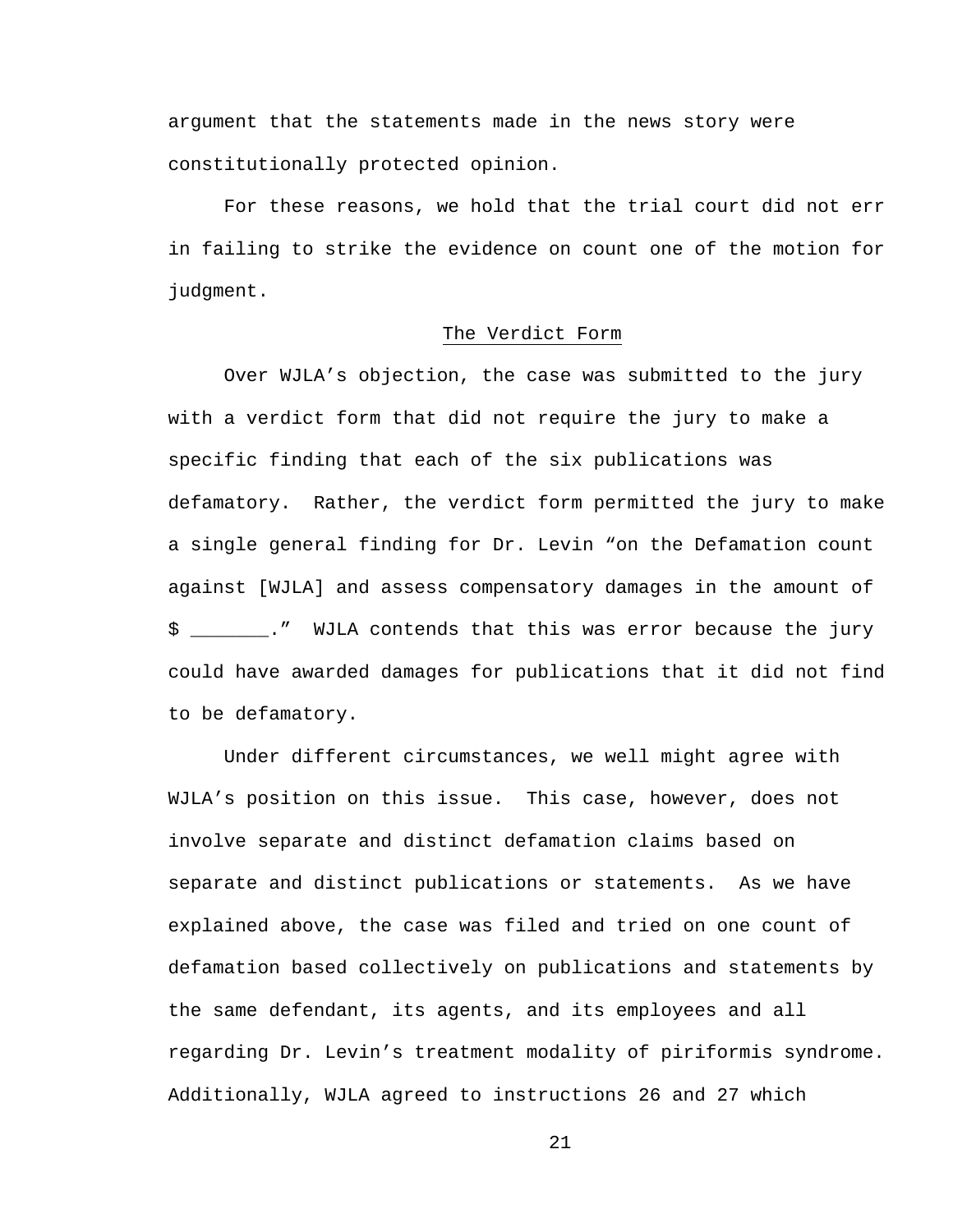permitted the jury to return a verdict for Dr. Levin if "any" of the publications were made by WJLA and were defamatory. Because the case was submitted to the jury in that fashion and our independent review of the record does not reveal that the use of a special verdict form would have altered the jury's award of damages or the amount of those damages, we are of opinion that the use of the general verdict form was not reversible error in this particular case. $4$ 

# Failure to Strike or Set Aside Verdict on Count Five

WJLA contends that the trial court erred in failing to strike count five of the motion for judgment because Code § 8.01-40 is not applicable to promotional announcements for news reports on matters of public concern. Dr. Levin responds that WJLA has waived this issue because it submitted an instruction which stated that this "newsworthiness exception" would not apply to a use which was "willful, wanton, and reckless." We disagree with Dr. Levin.

Initially, we reject Dr. Levin's assertion of a waiver on this issue. WJLA's motion to strike count five, asserted at the

i

<span id="page-21-0"></span> $^4$  We also reject WJLA's contention that because each publication could be considered a separate tort, the trial court was required to use a special verdict form. WJLA again relies on Weaver, supra, to support this proposition, and, as we have already explained, Weaver is inapposite in this case because of the fashion in which the present case was submitted to the jury.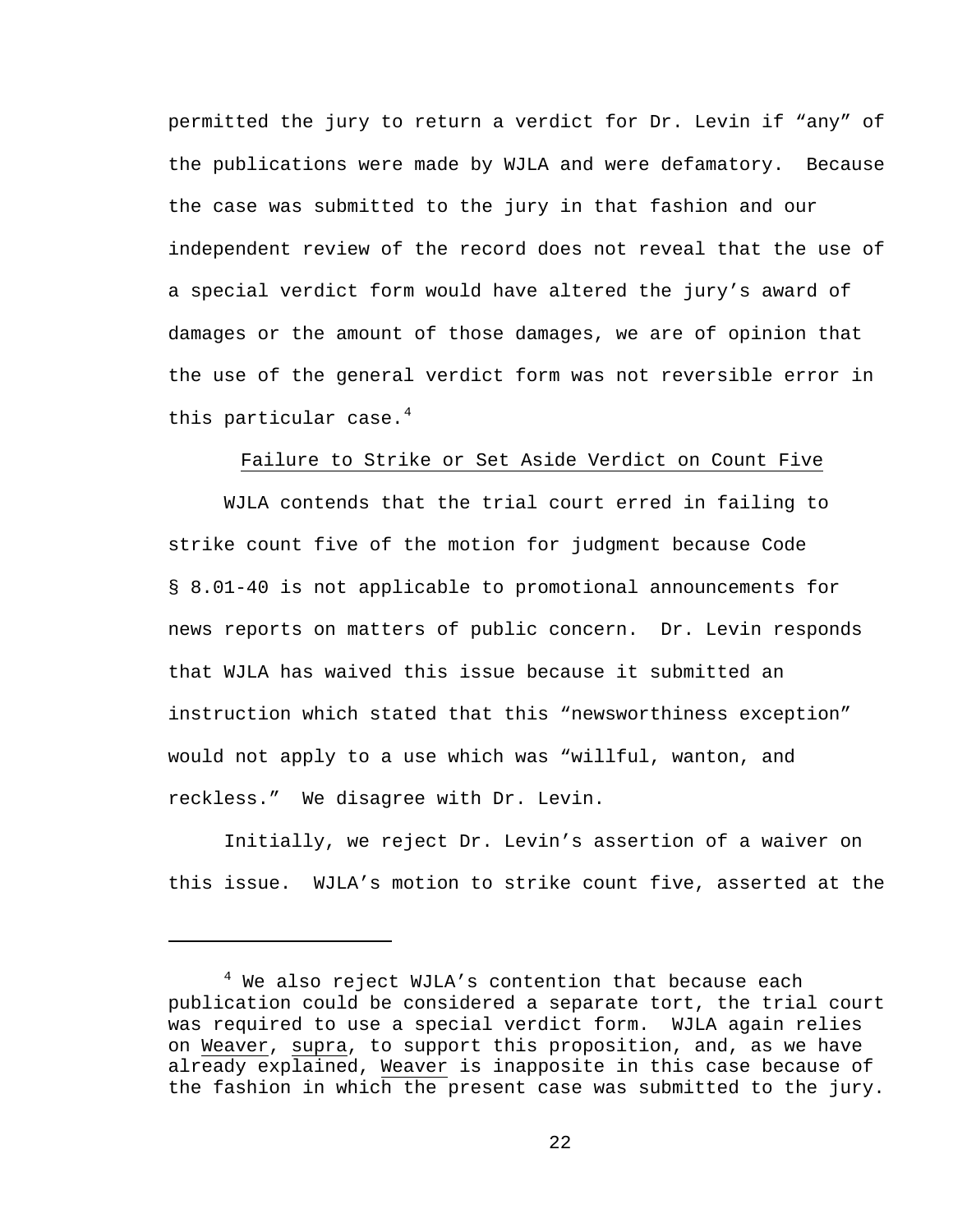close of Dr. Levin's case-in-chief and reasserted at the close of all the evidence, was premised, in part, on the contention that there should be a "newsworthiness exception" to Code § 8.01-40. Responding to the motion to strike, Dr. Levin contended that such an exception would not apply in this case because the "promotional and so-called 'news' broadcasts were infected with substantial and material falsification." The trial court apparently concurred in this contention and denied WJLA's motion to strike count five.

Both parties proffered instructions on the application of Code § 8.01-40. Dr. Levin's proposed instruction did not address the "newsworthiness exception" and his proposed limitation, but merely stated the elements of misappropriation as defined by the statute. WJLA objected to this instruction, and, while continuing to contest the applicability of Code § 8.01-40 to the facts of this case, proffered an alternative instruction consistent with the position Dr. Levin had asserted in arguing against the motion to strike.

Upon WJLA's objection, the trial court initially took Dr. Levin's proposed instruction under advisement. When WJLA's competing instruction was proffered, Dr. Levin at first objected, then agreed to its being given, but further stated that the trial court should also give his instruction. The trial court indicated that both instructions would be given.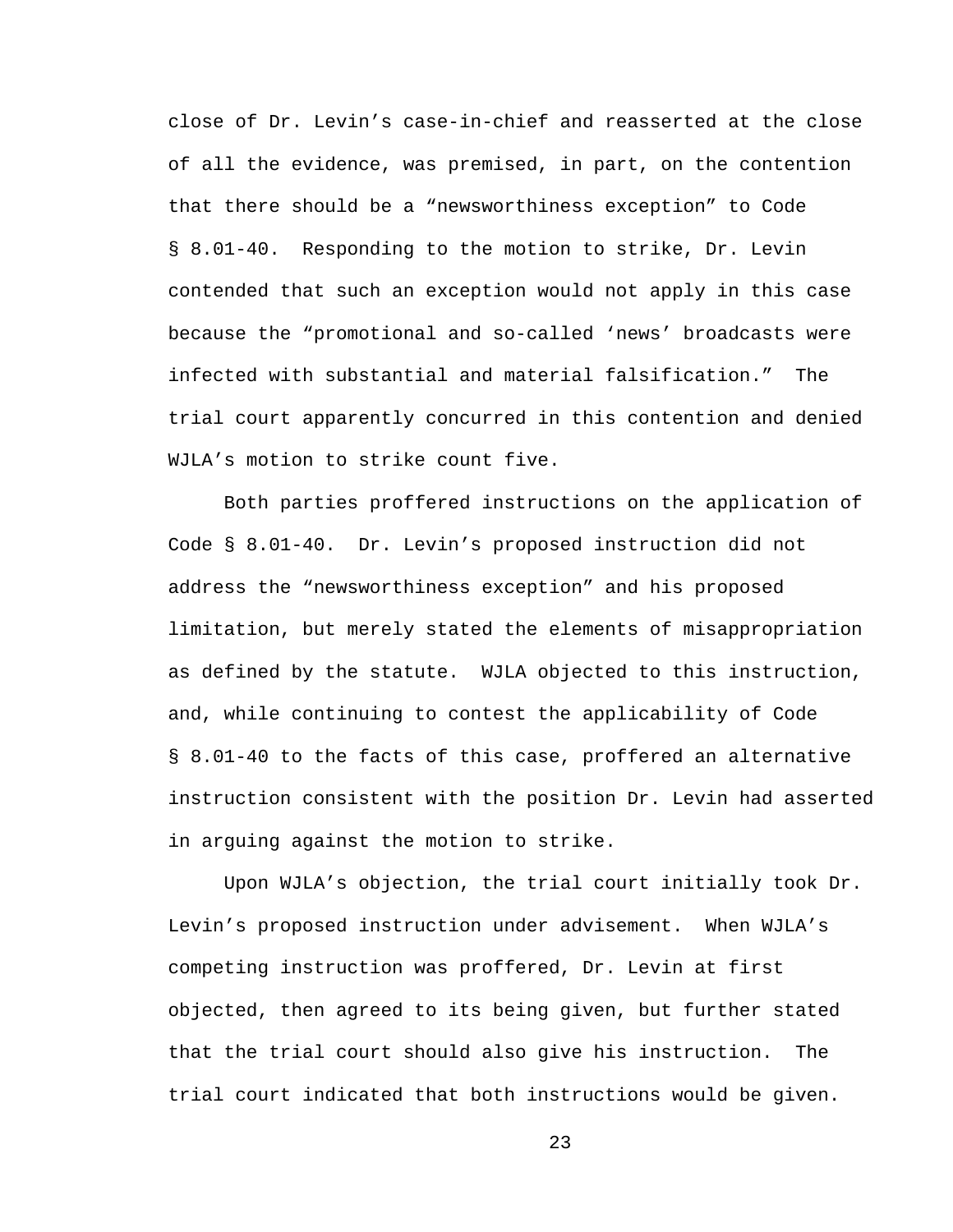Dr. Levin's counsel then inquired whether the trial court had "rule[d] on the motion to strike" count five. The trial court indicated that the motion to strike had been denied. WJLA then objected to the granting of Dr. Levin's instruction because it did not include the "newsworthiness exception," which had been the basis of Dr. Levin's argument against the motion to strike count five. Despite having concurred in WJLA's instruction, Dr. Levin insisted that the "[newsworthiness exception] is not the law." WJLA indicated to the trial court that its instruction included the elements of the statute given in Dr. Levin's instruction. The trial court agreed and reversed its decision to give Dr. Levin's instruction.

Normally, when a party proffers or agrees to an instruction which is contrary to a position previously argued during trial, the agreed instruction becomes the law of the case, and the party is deemed to have waived its previous objection. See, e.g., T.L. Garden & Associates v. First Savings Bank of Virginia, 262 Va. 28, 31, 546 S.E.2d 705, 706 (2001). However, when the record is clear that the party is not waiving its objection to the prior ruling, but merely proffering or agreeing to an instruction consistent with the trial court's prior ruling, the previous objection will not be waived. See, e.g., Wright v. Norfolk & Western Ry. Co., 245 Va. 160, 169-70, 427 S.E.2d 724, 729 (1993); see also Code § 8.01-384.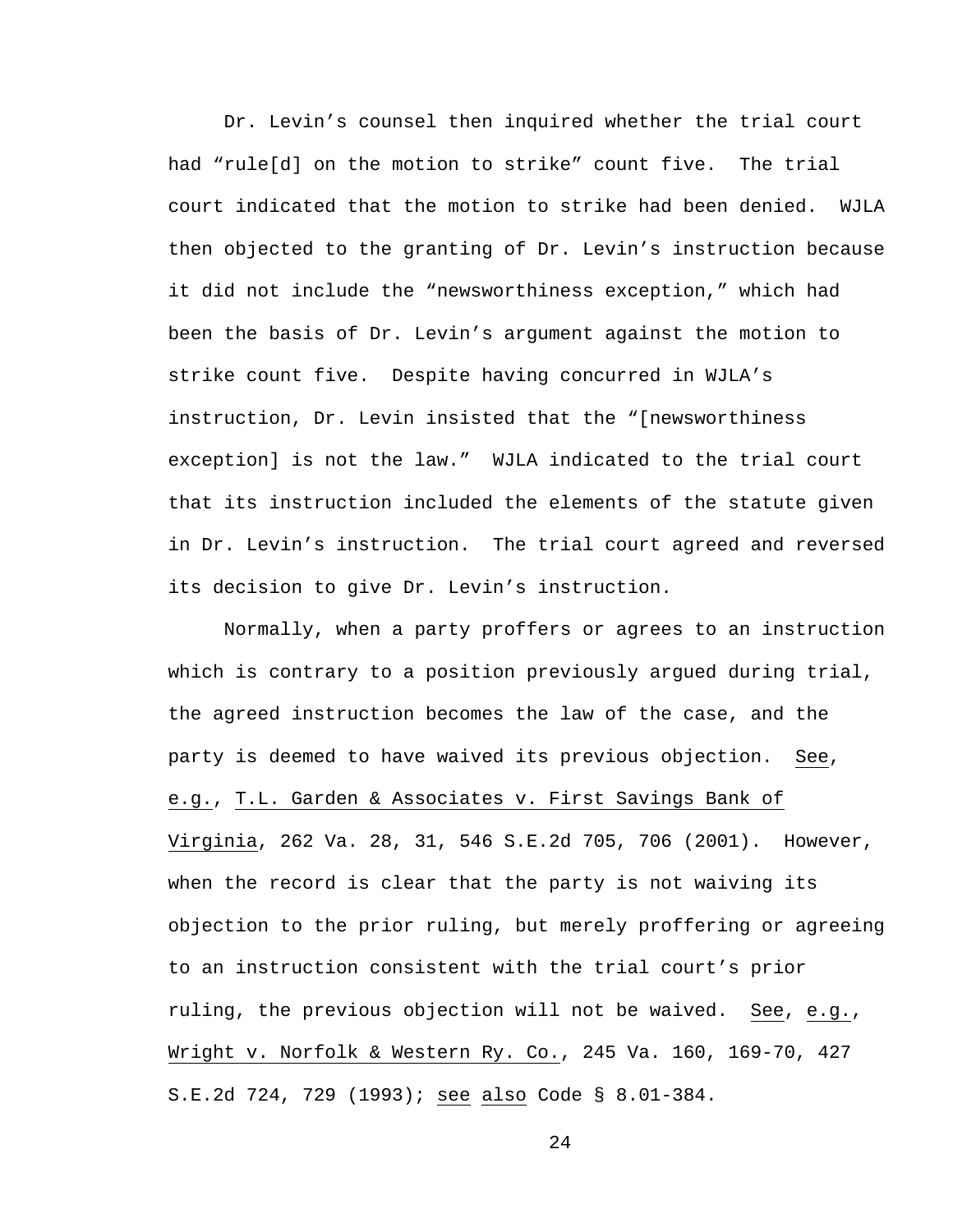In the present case, Dr. Levin's proffered instruction, to which WJLA objected, did not comport with his prior argument or the ruling of the trial court. By contrast, WJLA's instruction merely stated the law that the trial court had adopted in overruling WJLA's motion to strike. Moreover, it is clear from the post-verdict record that WJLA continued to assert in its motion to set aside the jury's verdict that Code § 8.01-40 was not applicable on the facts of this case. Accordingly, we hold that WJLA did not waive its objection to the trial court's ruling denying the motion to strike count five. The record establishes that WJLA was not inviting error by proffering the instruction, but was merely seeking to have the trial court's position on the law, to which WJLA had previously objected, clearly stated to the jury. Wright, 245 Va. at 170, 427 S.E.2d at 129.

We now turn to the question whether the nonconsensual use of a person's name or image by the news media to promote a news story about that person is a tortious unauthorized use under Code  $\S$  8.01-40. Code  $\S$  8.01-40 is a statutory codification of one of the four common law torts of invasion of privacy.<sup>[5](#page-24-0)</sup> We

i<br>Li

<span id="page-24-0"></span><sup>&</sup>lt;sup>5</sup> The common law torts of invasion of privacy are (1) unreasonable intrusion upon the plaintiff's seclusion, or solitude, or into his private affairs; (2) public disclosure of true, embarrassing private facts about the plaintiff; (3) publicity which places the plaintiff in a false light in the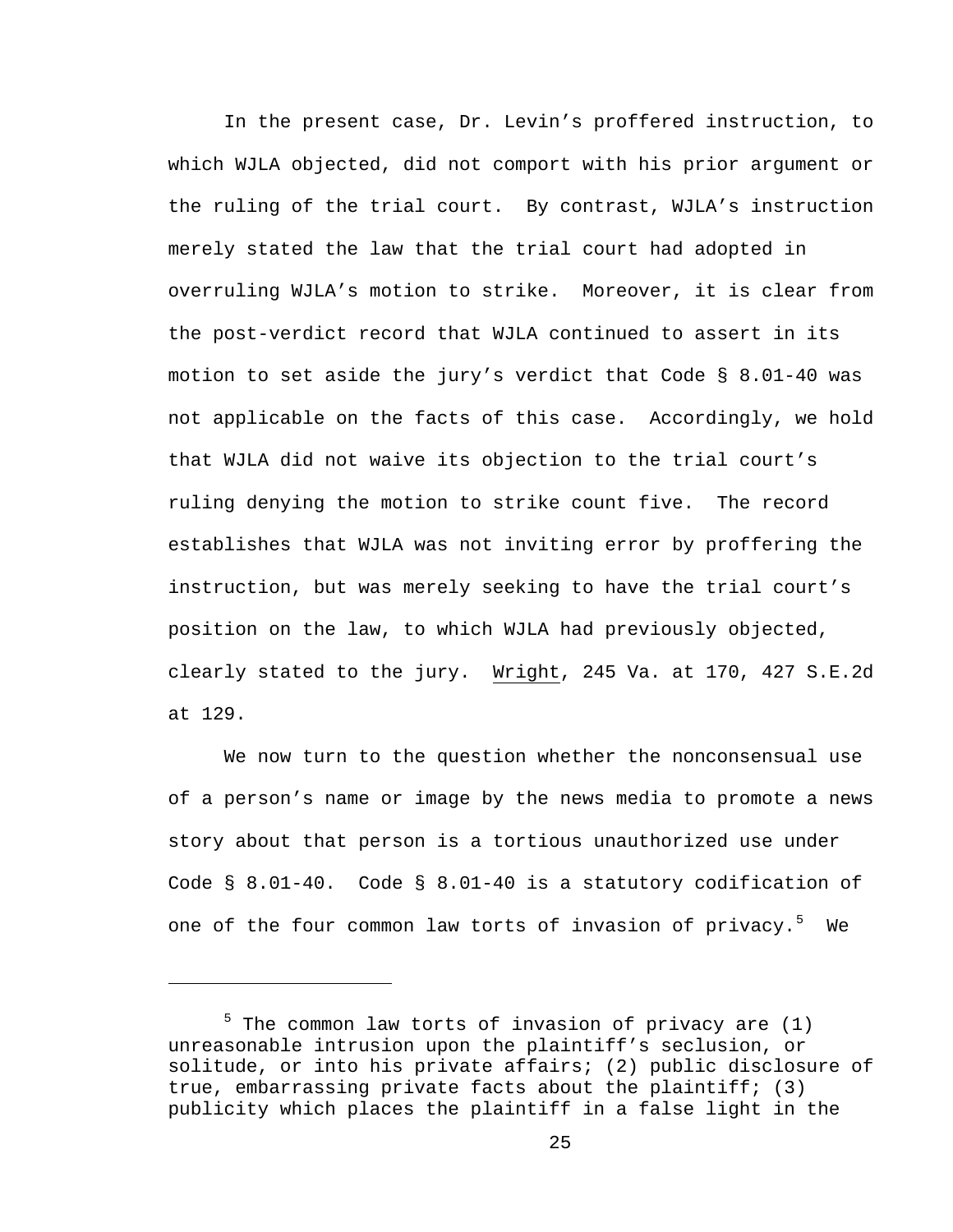discussed the application of Code § 8.01-40 in some detail in Town & Country Properties, Inc. v. Riggins. There we stated that:

 Code § 8.01-40(A) provides that if a person's "name, portrait, or picture" is used for "advertising purposes or for the purposes of trade" without written consent, the person may maintain a suit in equity to prevent the use, and may sue and recover damages for any injuries resulting from such use.

. . . .

 Use for "advertising purposes" and use "for the purposes of trade" are separate and distinct statutory concepts. Claims based, as here, on the use of a name "for advertising purposes" have received a more liberal treatment by the courts than those based on use "for purposes of trade." The unauthorized use of a person's name as an integral part of advertising matter "has almost uniformly been held actionable." And, a name is used "for advertising purposes" when "it appears in a publication which, taken in its entirety, was distributed for use in, or as part of, an advertisement or solicitation for patronage of a particular product or service."

i<br>Li

public eye; and (4) misappropriation of plaintiff's name or likeness for commercial purposes. William L. Prosser, The Law of Torts § 117 (4th ed. 1971). By codifying only the last of these torts, the General Assembly has implicitly excluded the remaining three as actionable torts in Virginia. See Falwell v. Penthouse, 521 F. Supp. 1204, 1206 (W.D. Va. 1981). Accordingly, we agree with WJLA and the amici curiae that, to the extent that count five asserts a claim for false light publicity, it fails to state a proper cause of action. Rather, in Virginia where, as here, a plaintiff alleges that the defendant made an unauthorized use of the plaintiff's name or image in a context that is false and would be highly offensive to a reasonable person, his remedy is to prove that the context was defamatory, and not that the use was a misappropriation. Cf. Rodney A. Smolla, 2 Law of Defamation, § 10:10 (2d ed. 2000) (contrasting the elements of privacy torts and defamation).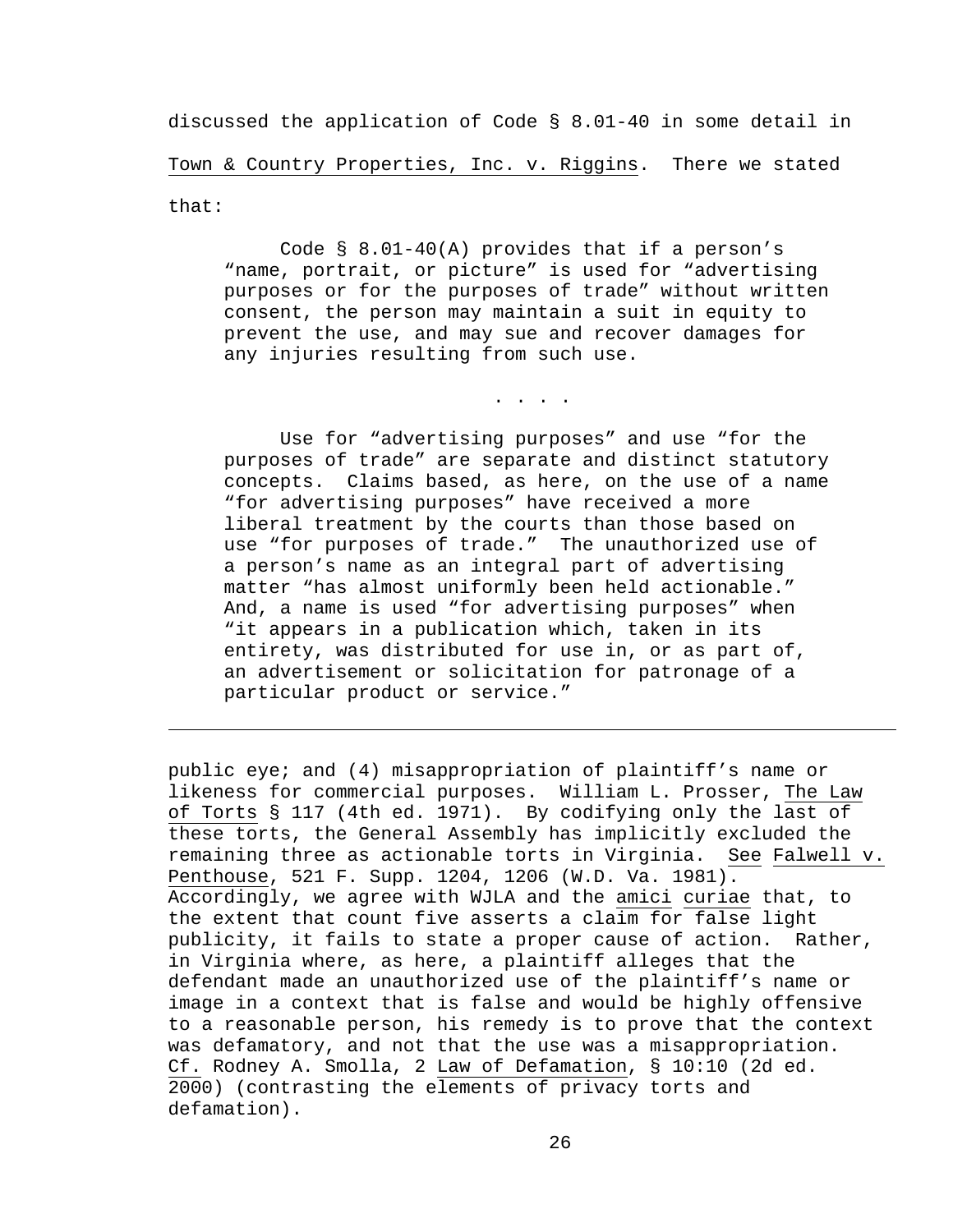249 Va. 387, 394-95, 457 S.E.2d 356, 362 (1995) (citations omitted).

We recognized in Town & Country Properties that Virginia is among the few states, including New York, that have limited the application of the common law privacy torts by statute. We further recognized that under certain circumstances we may "look to New York courts for guidance" by considering the construction given by that state's courts to the similar statutory right of privacy enacted by its legislature. Id. at 394, 457 S.E.2d at 362.

In Messenger v. Gruner+Jahr Printing and Publishing, 727 N.E.2d 549 (N.Y. 2000), the New York Court of Appeals reiterated its long-standing position that the right of privacy does not extend "to reports of newsworthy events or matters of public interest." Id. at 552. So long as there is a "real relationship between" the use of a person's name or image and the report, and the report is not merely "an advertisement in disguise," there is no misappropriation. Id. at 554. Applying this principle to the facts in Messenger, the New York Court of Appeals concluded that this was so even where a "false implication . . . might be reasonably drawn" from the use of the plaintiff's name or image. Id.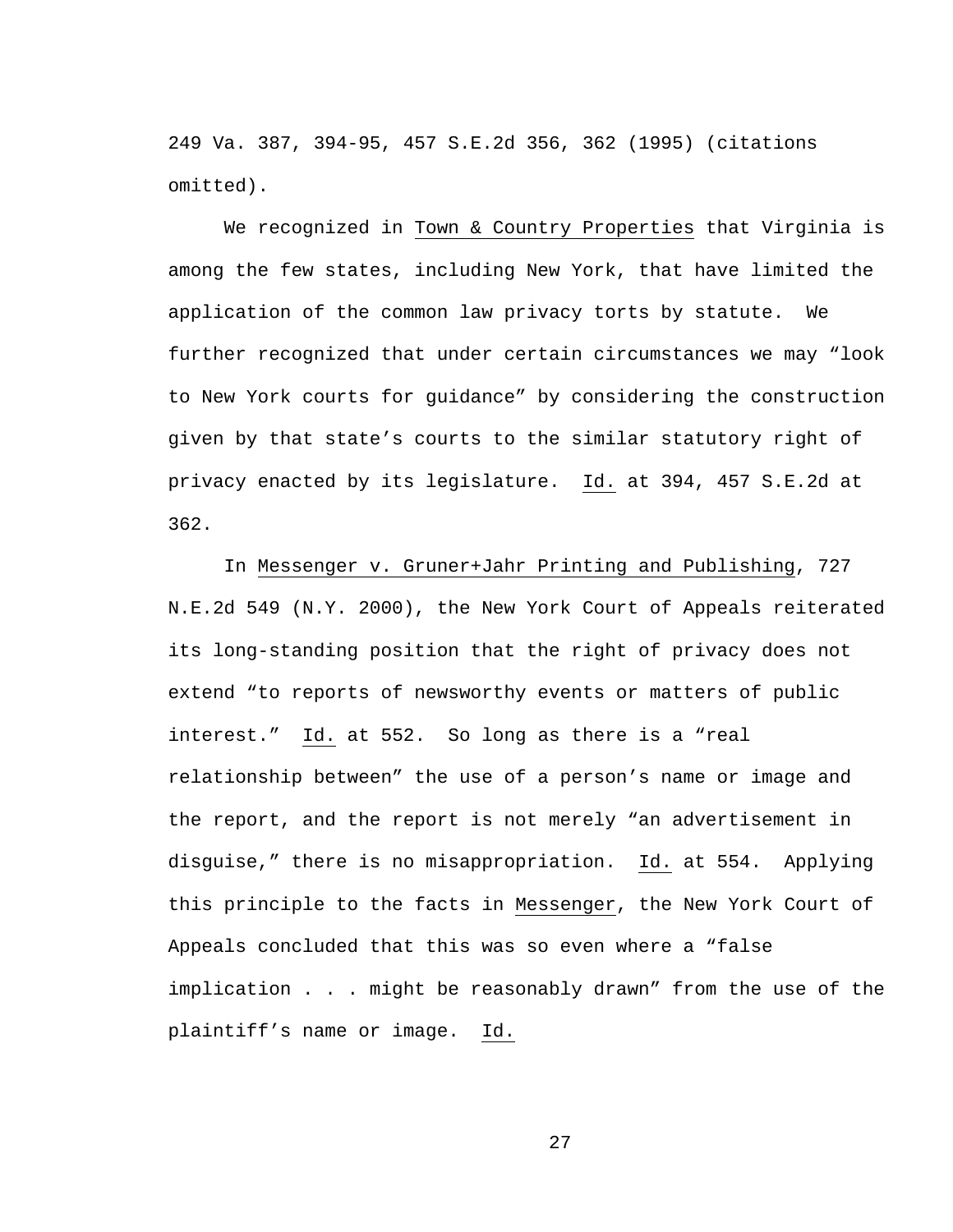Dr. Levin asserts that the promotional announcements were intended, in part, to entice the public to view the WJLA news broadcast in order to increase the station's ratings during a critical "sweeps" period and, thus, potentially increase future advertising revenue. While this may be so, it cannot reasonably be disputed that the principal purpose of WJLA's announcements was to promote a report "of [a] newsworthy event[] or matter[] of public interest." It is a newsworthy event and a matter of public interest when a physician is accused by his patients of sexually assaulting them. Accordingly, we hold that the use of Dr. Levin's image in WJLA's promotional announcements was not an unauthorized use prohibited under Code § 8.01-40, and the trial court erred in failing to strike count five. For these reasons, we will reverse the judgment in favor of Dr. Levin and the award of \$575,000 on count five and enter final judgment on that count for  $WJLA$ .<sup>[6](#page-27-0)</sup>

### Failure to Set Aside or Reduce Damages for Defamation

We have already determined that the evidence was sufficient to support an award in favor of Dr. Levin for both actual and presumed damages resulting from WJLA's defamatory statements.

 $\overline{\phantom{0}}$ 

<span id="page-27-0"></span> $6$  Because we conclude that count five was improperly submitted to the jury, we do not address WJLA's further contention that the damages awarded for count five were duplicative of the damages awarded for defamation.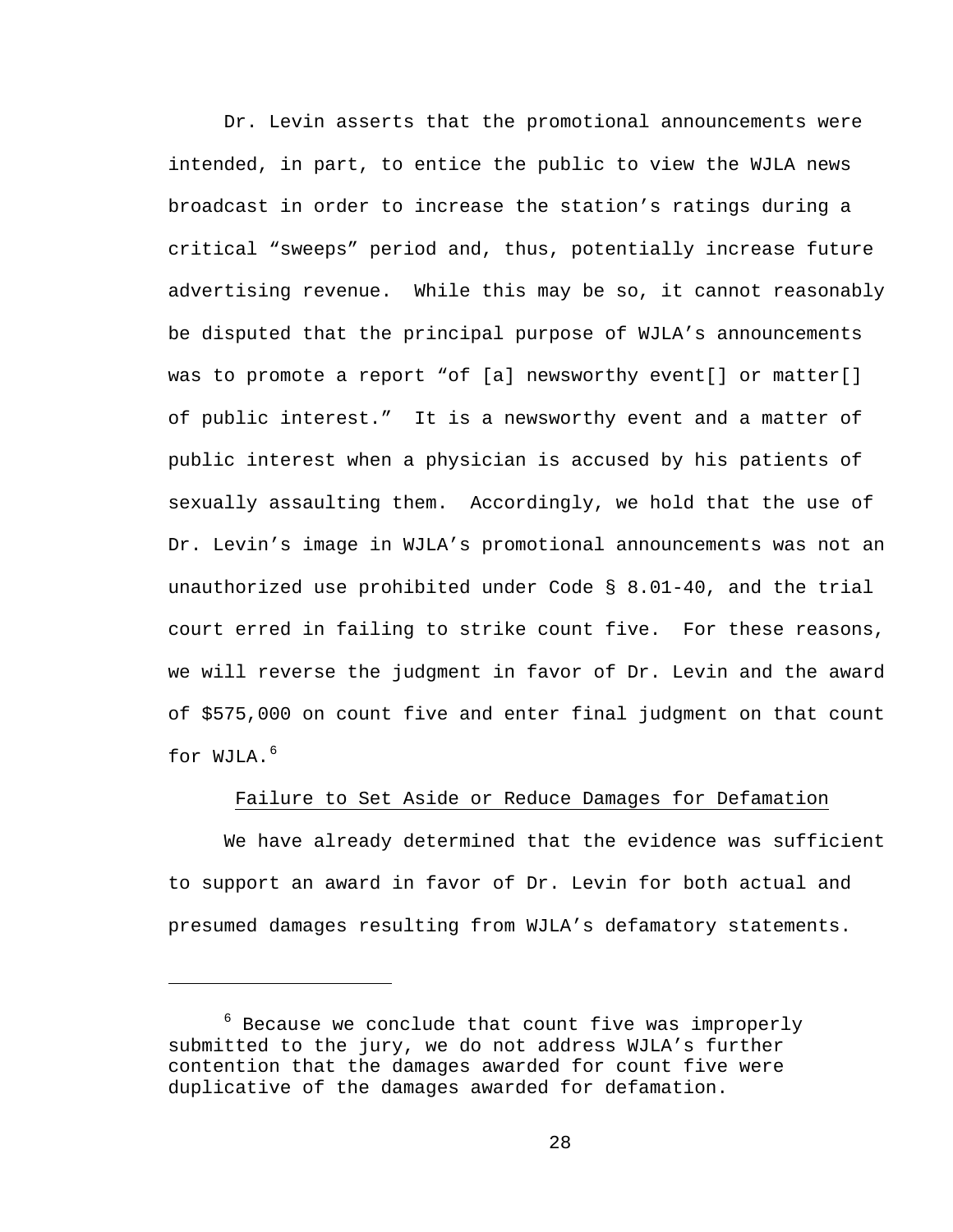WJLA nonetheless contends that the amount of those damages was excessive, and that the trial court erred in failing to set aside or reduce that award. The substance of WJLA's argument on appeal is that the award of \$2 million, which it contends is ten times larger than any prior award in a defamation action sustained by this Court, bears no reasonable relationship to the actual loss suffered by Dr. Levin. Thus, it further contends that the trial court should have set aside the verdict and awarded WJLA a new trial or ordered a substantial remittitur. $^7$  $^7$ Dr. Levin responds that he presented evidence of actual damages in excess of \$900,000 and that the balance of the verdict represents adequate compensation for the injury to his reputation and the humiliation and mental anguish he suffered as a result of WJLA's defamatory conduct.  $8$ 

Good name in man and woman, dear my lord, Is the immediate jewel of their souls. Who steals my purse steals trash; 'Tis something, nothing; 'Twas mine, 'tis his, and has been slave to thousands; he that filches from me my good name Robs me of that which not enriches him, And makes me poor indeed.

Othello, Act III, scene iii.

i

<span id="page-28-0"></span> $^7$  In its post-trial brief, WJLA contended that an award of \$50,000 would be appropriate.

<span id="page-28-1"></span><sup>&</sup>lt;sup>8</sup> Some courts have noted that it is the injury to reputation which is the essence of a claim for defamation, citing not legal precedent, but Shakespeare's Iago: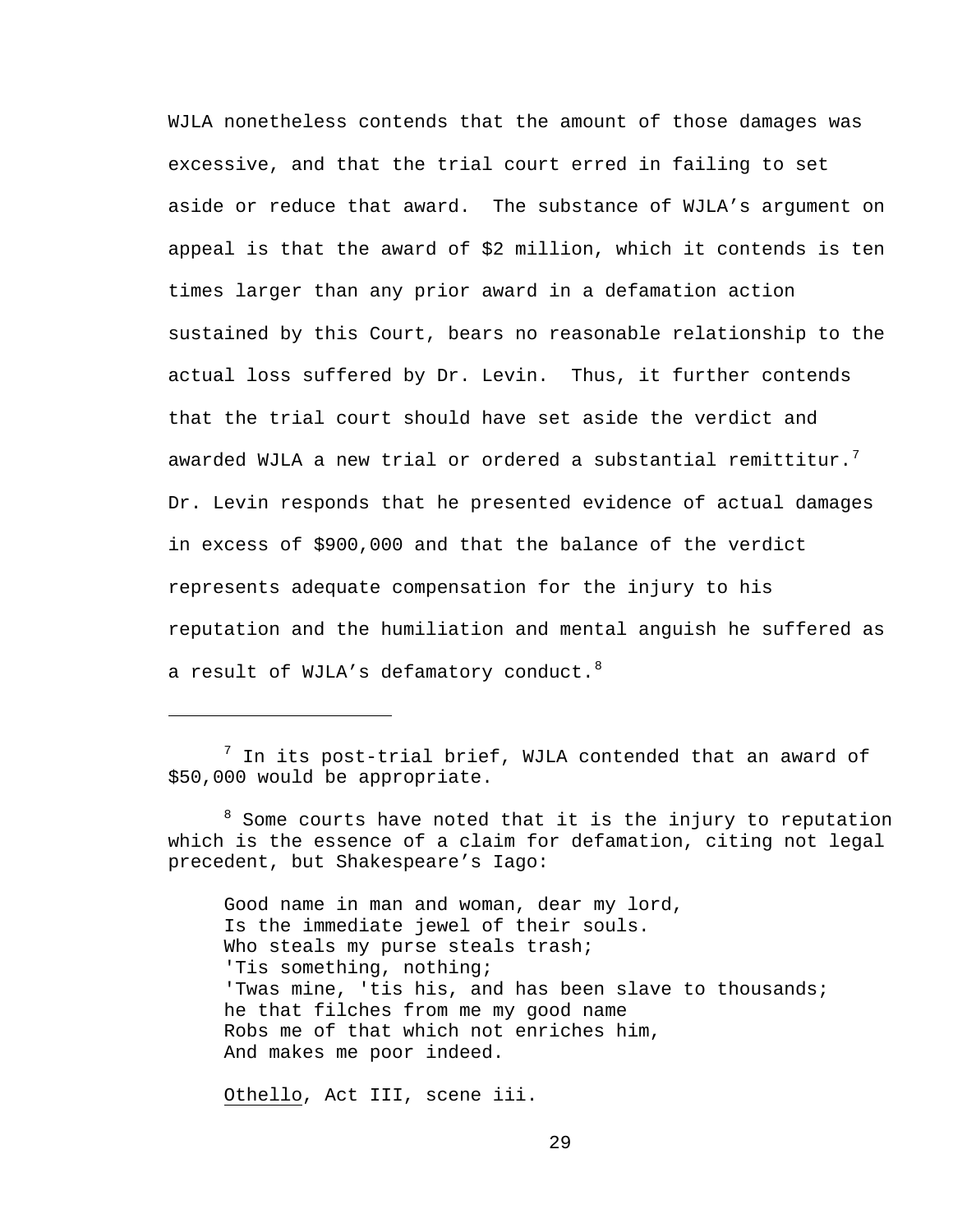With respect to claims of defamation, we have said that "[t]o ascertain what is a fair and reasonable compensation for such an injury, inflicted under the circumstances, is not easy. It has been repeatedly stated that there is no rule of law fixing the measure of damages, nor can it be reached by any process of computation." News Leader Co. v. Kocen, 173 Va. 95, 103, 3 S.E.2d 385, 388-89 (1939); see also The Gazette, 229 Va. at 41, 325 S.E.2d at 740. This being so, we must take special heed of the principle, applicable to any claim that a jury award is excessive, " 'that the verdict of the jury will not be set aside unless it is so grossly excessive (or inadequate) as to indicate that the jury in rendering it were actuated by prejudice, passion or corruption, or that they have been misled by some mistaken view of the merits of the case.' " News Leader Co., 173 Va. at 103, 3 S.E.2d at 389 (quoting Kroger Grocery Co. v. Rosenbaum, 171 Va. 158, 164, 198 S.E. 461, 463 (1938)).

Moreover, in such cases we accord the trial court a large measure of discretion regarding whether a verdict should be affirmed, set aside, or reduced "because it saw and heard the witnesses while we are confined to the printed record." Richmond Newspapers, Inc. v. Lipscomb, 234 Va. 277, 300, 362 S.E.2d 32, 45 (1987). "Unless the amount of the award is so

See, e.g., Milkovich, 497 U.S. at 12.

i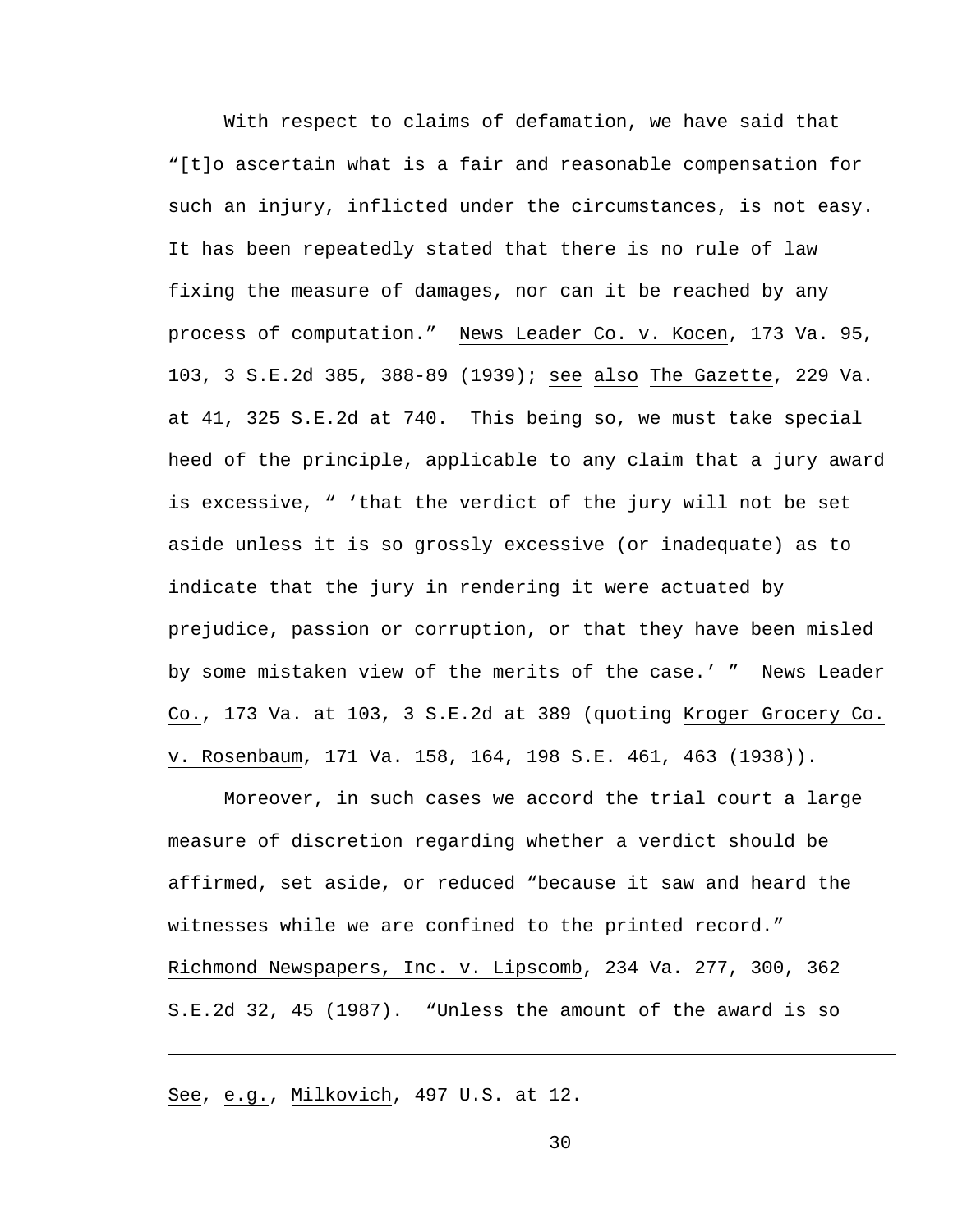excessive as to shock the conscience of the court . . . a verdict approved by the trial court will not be disturbed on appeal." The Gazette, 229 Va. at 41, 325 S.E.2d at 740.

We find no abuse of the trial court's discretion in its refusal to set aside or remit a portion of the damages awarded for defamation in this case. Dr. Levin's evidence of actual damages, though criticized by WJLA in argument to the jury, was not rebutted. Given that we have found the evidence supports the jury's finding of actual malice, we cannot say that its award was the result of prejudice, passion, or some mistaken view of the merits of the case. To the contrary, given the grave nature of the unfounded allegations made against Dr. Levin and the inevitable damage caused to his professional reputation, the jury's award was not excessive. Accordingly, we hold that the trial court did not err in upholding the award of \$2 million for count one.

# Failure to Instruct Jury to Disregard Damages Sustained by Dr. Levin's Incorporated Medical Practice

WJLA contends that the trial court erred in failing to grant a portion of its instruction H directing the jury that it could not award damages based upon a diminution in the value of Dr. Levin's incorporated medical practice. Dr. Levin contends that WJLA waived its objection to the trial court's failing to

i<br>Li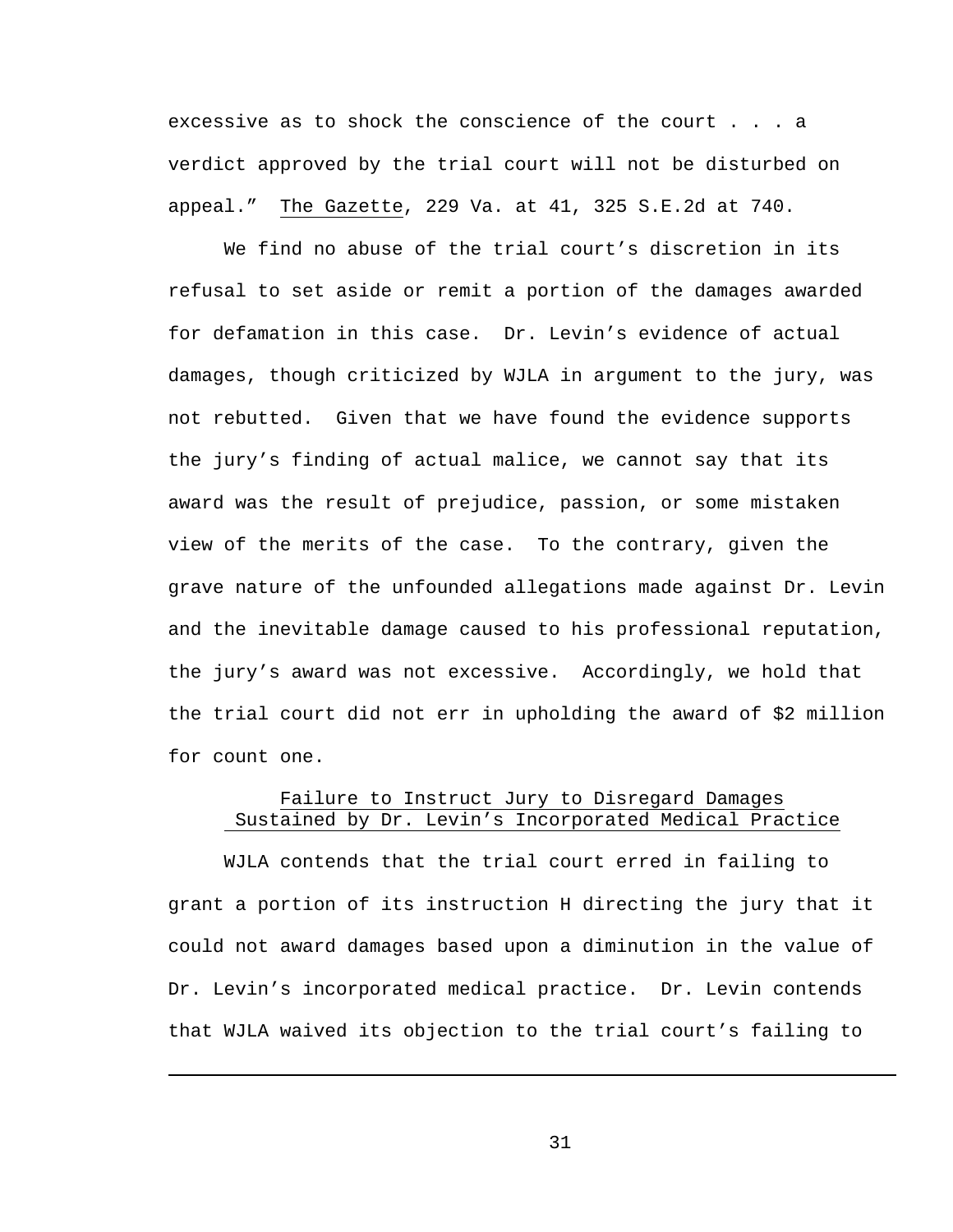grant instruction H because WJLA agreed to his instruction 30, which permitted the jury to award damages for "any loss or injury to [Dr. Levin] in his medical practice." Although the argument in the record concerning these two instructions is quite confused, we will assume that instruction H was intended to direct the jury not to award damages for losses specific to the incorporated medical practice as a business that were separate and apart from the damages suffered by Dr. Levin in regard to his personal capacity to maintain a medical practice generally.

WJLA relies upon Landmark Communications, Inc. v. Macione, 230 Va. 137, 140, 334 S.E.2d 587, 589 (1985), for the principle that a defamation plaintiff cannot recover for losses sustained by a corporation he controls. This is so because the corporation is a separate legal entity capable of seeking redress for the defamation in its own right. Id.; see also Keepe v. Shell Oil Co., 220 Va. 587, 591, 260 S.E.2d 722, 724 (1979).

WJLA's reliance on Landmark Communications is misplaced. In that case, the defamation plaintiff "showed no damages to himself, as opposed to those his corporation may have suffered" and did not seek presumed damages. 230 Va. at 140, 334 S.E.2d at 588-89. Accordingly, in the absence of evidence that he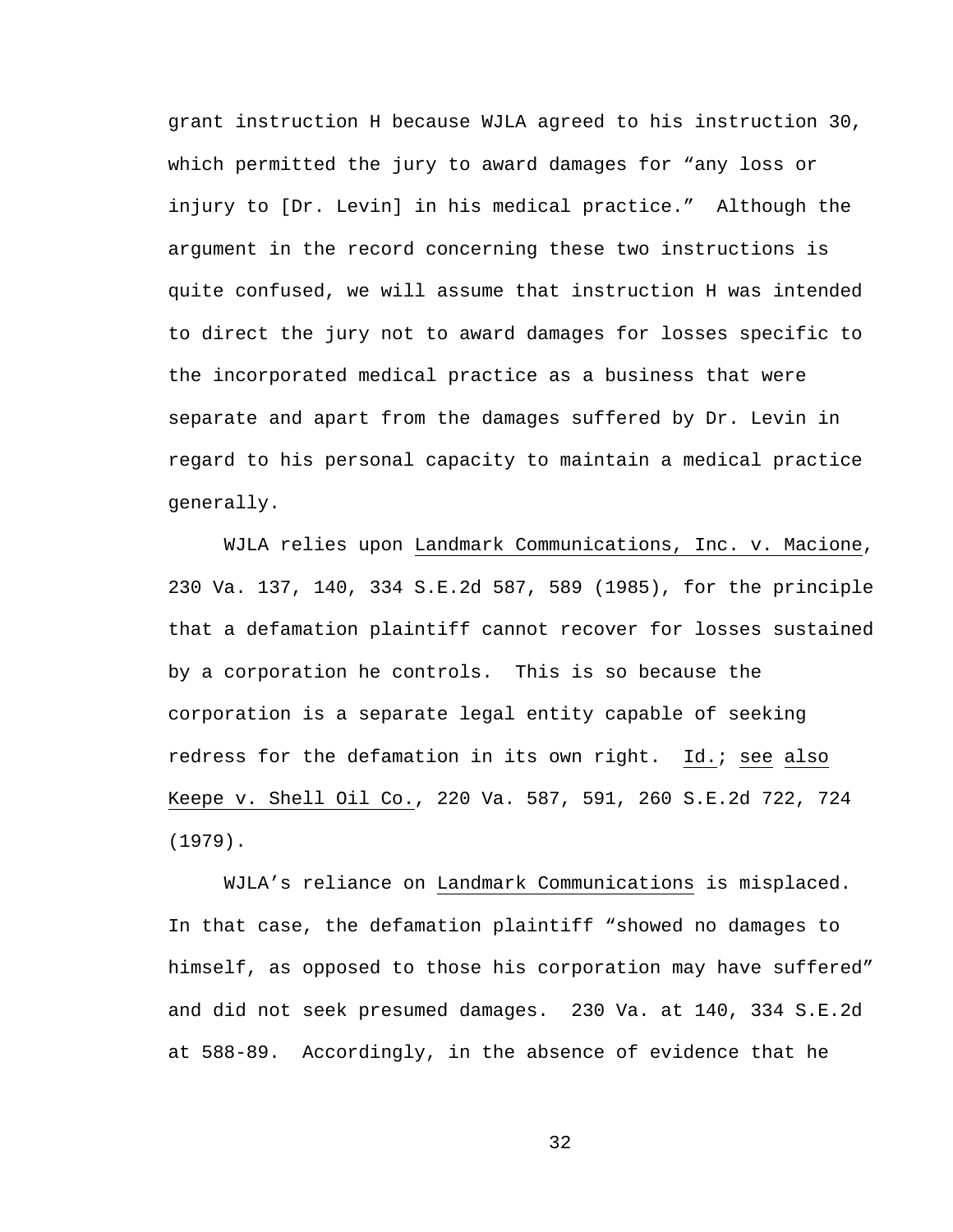personally suffered actual damages as a result of the defamation, the plaintiff was entitled to recover nothing.

By contrast, in this case Dr. Levin presented ample evidence of the personal damages he suffered as a result of WJLA's defamatory publications. That evidence included expert testimony of the actual and potential future loss to Dr. Levin's ability to earn a living in the practice of medicine. Even if Dr. Levin chose to abandon his incorporated medical practice and seek employment elsewhere, the damage to his reputation caused by WJLA's defamation would continue to impair his ability to earn a living through the practice of medicine. Thus, that evidence did not relate to an injury that was exclusive to the incorporated medical practice.

In the second amended motion for judgment, Dr. Levin neither alleged nor claimed damages specific to his incorporated medical practice. The evidence presented with respect to that medical practice related to losses personal to Dr. Levin, and the jury was properly instructed that it could award damages for those personal losses. The instruction requested by WJLA to have the jury disregard damages specific to the incorporated medical practice would have served only to confuse the jury. Accordingly, we hold that the trial court did not err in refusing to grant that instruction.